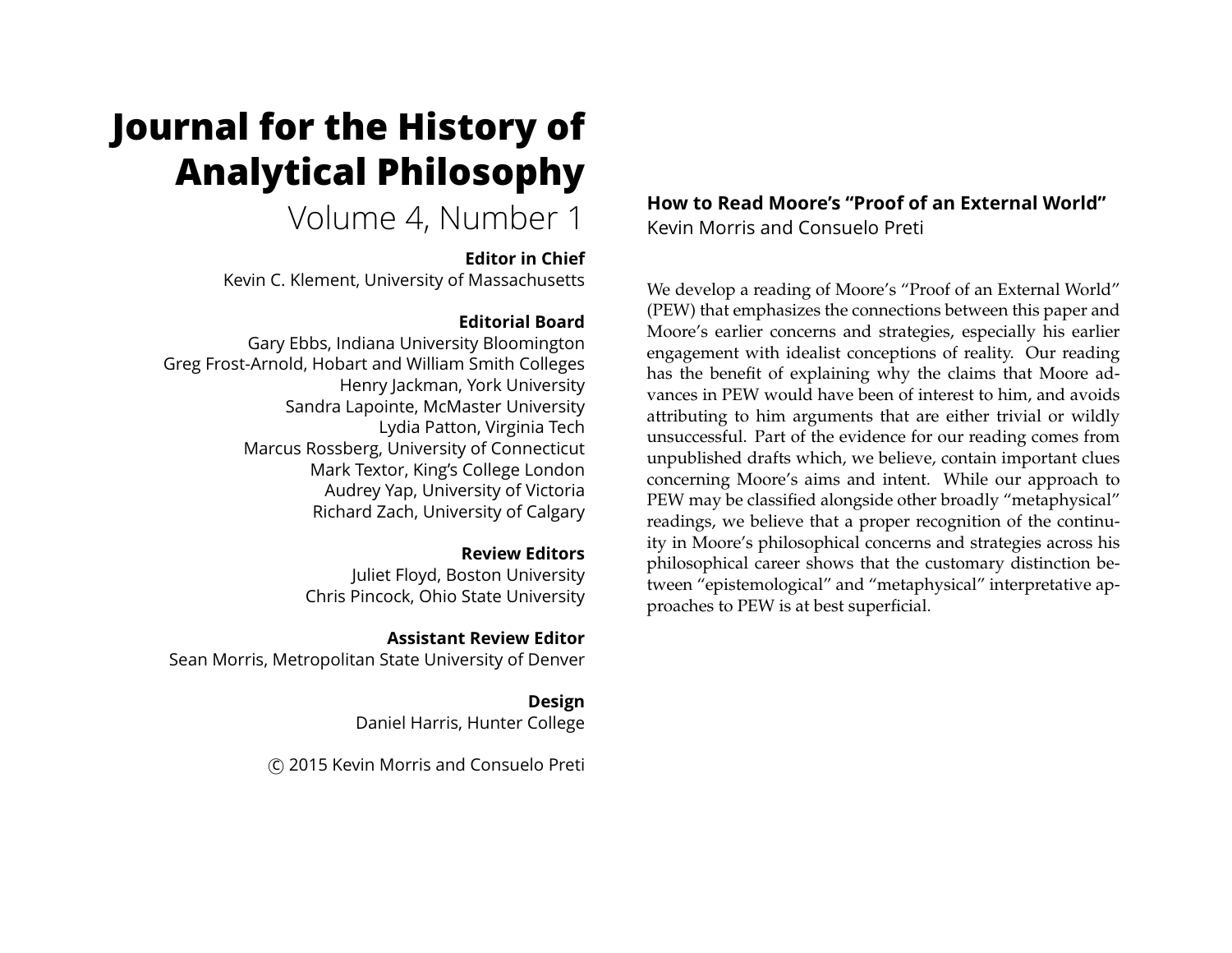# **How to Read Moore's "Proof of an External World"**

Kevin Morris and Consuelo Preti

#### **1. Introduction**

G. E. Moore's standing as a central figure at the dawn of analytic philosophy rests in part on the credit his early work is given in the demise of neo-Hegelian monistic idealism, whose influence was extensive in Anglophone philosophy in the late  $19<sup>th</sup>$  $19<sup>th</sup>$  and early  $20<sup>th</sup>$  centuries.<sup>1</sup> His very earliest work—his Trinity Fellowship Dissertations of 1897 and 1898, and his [1899](#page-15-0) "The Nature of Judgment" [\(NJ\)](#page-15-0)—develop Moore's key position: that the metaphysics of monistic idealism involved a mistaken view about the relationship between thought on one hand and the objects of thought on the other (see [Baldwin and Preti 2011\)](#page-14-0). Moore is held to have brought his dismantling of monistic idealism to its full fruition in 1903: in his groundbreaking *Principia Ethica* [\(PE\)](#page-15-1), he attacked the monistic notion of "organic wholes"; in "The Refutation of Idealism" [\(RI\)](#page-15-2), he pinpointed the key plank of any idealist account of reality—the view that "esse is percipi"—arguing that a proper understanding of the distinction between perception and the objects of perception renders it indefensible.

The standard account of Moore's philosophical development, however, is that whatever interest he may have shown in these kinds of metaphysical issues waned not long after the early 1900s. On this picture, Moore's post-*PE* concerns turned epistemological, as he produced his now-classic examinations of knowledge, certainty, and proof, with the putative aim of refuting or otherwise challenging skepticism while vindicating a common sense conception of the world.<sup>[2](#page-1-1)</sup> Thus [Braithwaite](#page-14-1) [\(1961,](#page-14-1) 27) captures the general sense of Moore's philosophical reputation by noting that the "main feature in the public image of Moore is his appeal to 'common sense' in his refutation of what Hume called 'excessive skepticism'". On this story, there is perhaps no place where Moore's epistemological and common-sense concerns come together more closely than in his 1939 paper, "Proof of an External World" [\(PEW\)](#page-15-5). Here, Moore is taken to issue a challenge to anyone who denies that we *know* that there is an external world by displaying his hands and asserting that he *knows* that he has hands.

Moore's *oeuvre* between 1903 and 1939 does show a concern to get clear on a variety of forthrightly epistemological issues: it includes discussions of the nature of knowledge, the conditions of certainty and proof, the status of sense data, and a defense of a common sense picture of the world. We believe, however, that it is a mistake to hold that Moore exhibits a near wholesale shift in his philosophical interests and orientation, as the traditional picture would have us suppose. Our focus here will be on PEW, one of Moore's most important and well-known papers.

<span id="page-1-0"></span><sup>&</sup>lt;sup>1</sup>[Russell \(1903,](#page-16-0) [1959,](#page-16-1) [1967\)](#page-16-2) is responsible for the most fulsome credit given to Moore on this. For the contextual history here see [Baldwin and Preti \(2011\)](#page-14-0), [Griffin](#page-15-3) [\(1991\)](#page-15-3) and [Hylton](#page-15-4) [\(1990\)](#page-15-4).

<span id="page-1-1"></span><sup>&</sup>lt;sup>2</sup>See for example [Regan \(1986b\)](#page-16-3). It is not clear whether Regan endorses this account, as he remains ambivalent on the extent to which the "later Moore" remained a metaphysically-oriented philosopher. The picture of Moore as relinquishing interest in the metaphysical issues that occupied him early in his career is also suggested by the treatment of Moore's work in [Soames \(2003\)](#page-16-4), which focuses almost entirely on his epistemology and ethics. It is also suggested by recent work in epistemology (see note [4\)](#page-2-0) that focuses on Moore's discussions of knowledge, proof, skepticism and common sense, often without considering any connection between these discussions and his earlier metaphysical concerns, as well as by treatments, such as that in [Warnock](#page-16-5) [\(1958\)](#page-16-5), which portray Moore as lacking interest in metaphysics throughout his philosophical career.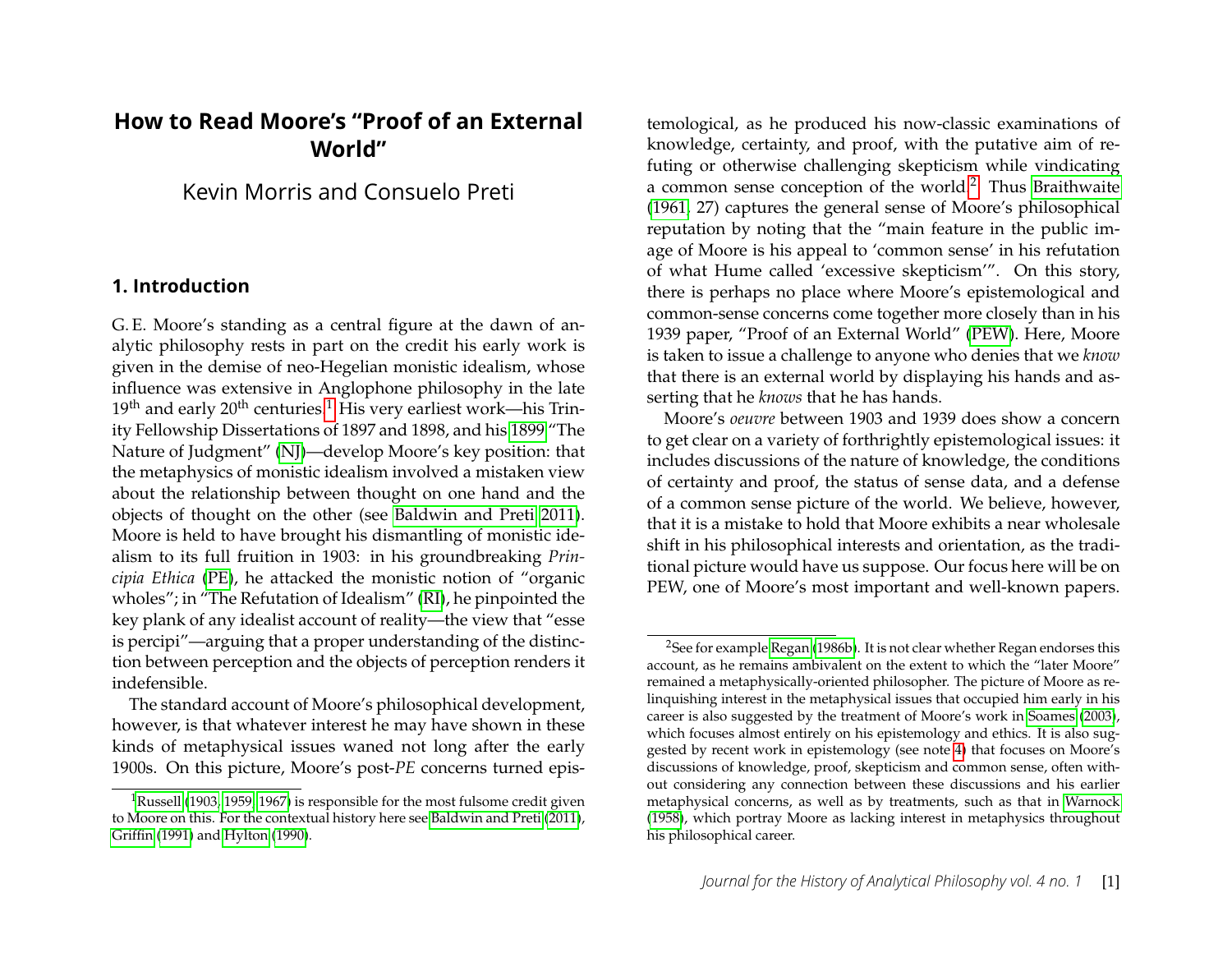Long the object of scholarly interest, $3$  two broad approaches to PEW have taken hold in the literature, where the main interpretative dispute concerns the nature of Moore's goals and the standing of the arguments that he brings to bear to achieve those goals. On a common so-called *epistemological* approach, consonant with the customary picture of Moore's philosophical development sketched above, Moore's primary target in PEW is taken to be a skeptic who denies our *knowing* that there is an external world, though it is a matter of controversy just how Moore intended to challenge such a skeptic.<sup>[4](#page-2-0)</sup> Thus [Soames](#page-16-4) [\(2003,](#page-16-4) 14) contends that PEW should be read as a comment on the "epistemological problem of escaping from something like the skeptical position of Descartes' First Meditation". On this reading, however, Moore is often held to have failed to make good on his aim, despite perhaps revealing something interesting and important about skeptical challenges and how they should be understood.<sup>[5](#page-2-2)</sup> On a somewhat less common, so-called *metaphysical* approach to PEW, by contrast, Moore's central critical target is held to be idealist metaphysics. $6$  Yet on the views of some scholars, so understood, Moore's arguments in PEW fail perhaps even more wretchedly.[7](#page-2-4)

Here we will defend a reading of PEW that accomplishes two goals. One will be to emphasize the connections between PEW and Moore's early concerns and strategies, for we believe that there is more continuity here than has generally been appreciated. The other goal will be to show that recognizing this continuity, both in his philosophical concerns and the strategies that he employs, can help to understand and resolve what otherwise look like perplexing and problematic aspects of PEW. Our account has the advantage of explaining why the claims that Moore advances in PEW would have been of interest to him, and crucially avoids attributing to him arguments that are either trivial or wildly unsuccessful. Part of the evidence for our view will come from unpublished drafts of PEW which, we believe, contain important clues concerning Moore's aims and intent.[8](#page-2-5) While our approach to PEW may be classified alongside other "metaphysical" readings, we take it that the customary distinction between "epistemological" and "metaphysical" interpretative approaches to this paper is at best superficial. And if our reading is on track, the common picture of Moore's philo-

<span id="page-2-1"></span><span id="page-2-0"></span> $3$ See the references in notes [4](#page-2-0) and [6.](#page-2-3)

<sup>&</sup>lt;sup>4</sup>There is a large literature on this. Most recently, see [Coliva \(2004,](#page-14-2) [2010\)](#page-14-3), [Lycan \(2001\)](#page-15-6), [Neta \(2007\)](#page-16-6), [Pryor \(2000,](#page-16-7) [2004\)](#page-16-8), [Soames \(2003\)](#page-16-4), [Sosa \(1999\)](#page-16-9), [Stroud \(1984\)](#page-16-10), [Wright \(2002\)](#page-16-11), and several of the papers in Part II of [Nuccetelli](#page-16-12) [and Seay](#page-16-12) [\(2007b\)](#page-16-12). See also [Ambrose \(1942\)](#page-14-4), [Malcolm \(1942\)](#page-15-7), and [Wittgenstein](#page-16-13) [\(1969\)](#page-16-13).

<span id="page-2-2"></span><sup>5</sup>While disagreeing on precisely where the proof goes wrong, it has seemed to many that it does go wrong, typically in virtue of some form of question-begging (see [Coliva 2004,](#page-14-2) [Stroud 1984,](#page-16-10) and [Wright 2002\)](#page-16-11). [Ambrose](#page-14-4) [\(1942\)](#page-14-4), [Malcolm \(1942\)](#page-15-7), [Neta](#page-16-6) [\(2007\)](#page-16-6) and [Soames \(2003\)](#page-16-4) contend that while Moore's proof may not refute skepticism in the sense of proving that we know that there is an external world, it yet reveals something important and worthwhile about skeptical doubt. [Pryor](#page-16-7) [\(2000,](#page-16-7) [2004\)](#page-16-8) is more sympathetic to what he takes to be Moore's "dogmatist" rejection of skeptical doubt.

<span id="page-2-3"></span><sup>&</sup>lt;sup>6</sup>[Baldwin \(1990\)](#page-14-5), [Klemke \(2000\)](#page-15-8), [O'Connor \(1982\)](#page-16-14), and [Worrell](#page-16-15) [\(unpub](#page-16-15)[lished\)](#page-16-15) all consider metaphysical readings of PEW; see Section [5](#page-9-0) for discussion of Klemke and O'Connor and Section [6](#page-11-0) for discussion of Baldwin. See also [Ewing \(1970\)](#page-14-6), which attacks the idea that Moore was not only un-

interested, but hostile, to metaphysical inquiry. Few commentators resist the temptation to *oppose* epistemological readings of PEW with metaphysical ones; but see [Sosa \(2007\)](#page-16-16) for one exception. Sosa takes Moore to be targeting idealism, but his discussion all the same focuses on the nature of proof. Likewise, [Coliva \(2004\)](#page-14-2) takes Moore to be offering an anti-idealist argument, but instead focuses on the extent to which it can be read as presenting an antiskeptical argument (for discussion, see Section [3\)](#page-4-0). At best, therefore, even these commentators formulate what they take to be an engagement with the idealist by way of an account of specifically epistemological arguments.

<span id="page-2-4"></span><sup>&</sup>lt;sup>7</sup>See, for example, [Baldwin \(1990\)](#page-14-5) and [Coliva \(2004\)](#page-14-2); see Section [6](#page-11-0) for discussion.

<span id="page-2-5"></span><sup>&</sup>lt;sup>8</sup>Moore retained a set of drafts of PEW, which are archived in the Cambridge University Library. The versions that survive of PEW are given separate classmarks, as follows: an autograph version of PEW in near final form (Add. 8875 15/3/1); and five drafts (Add. 8875 15/3/2–6), each one differing in length and all paginated separately by Moore.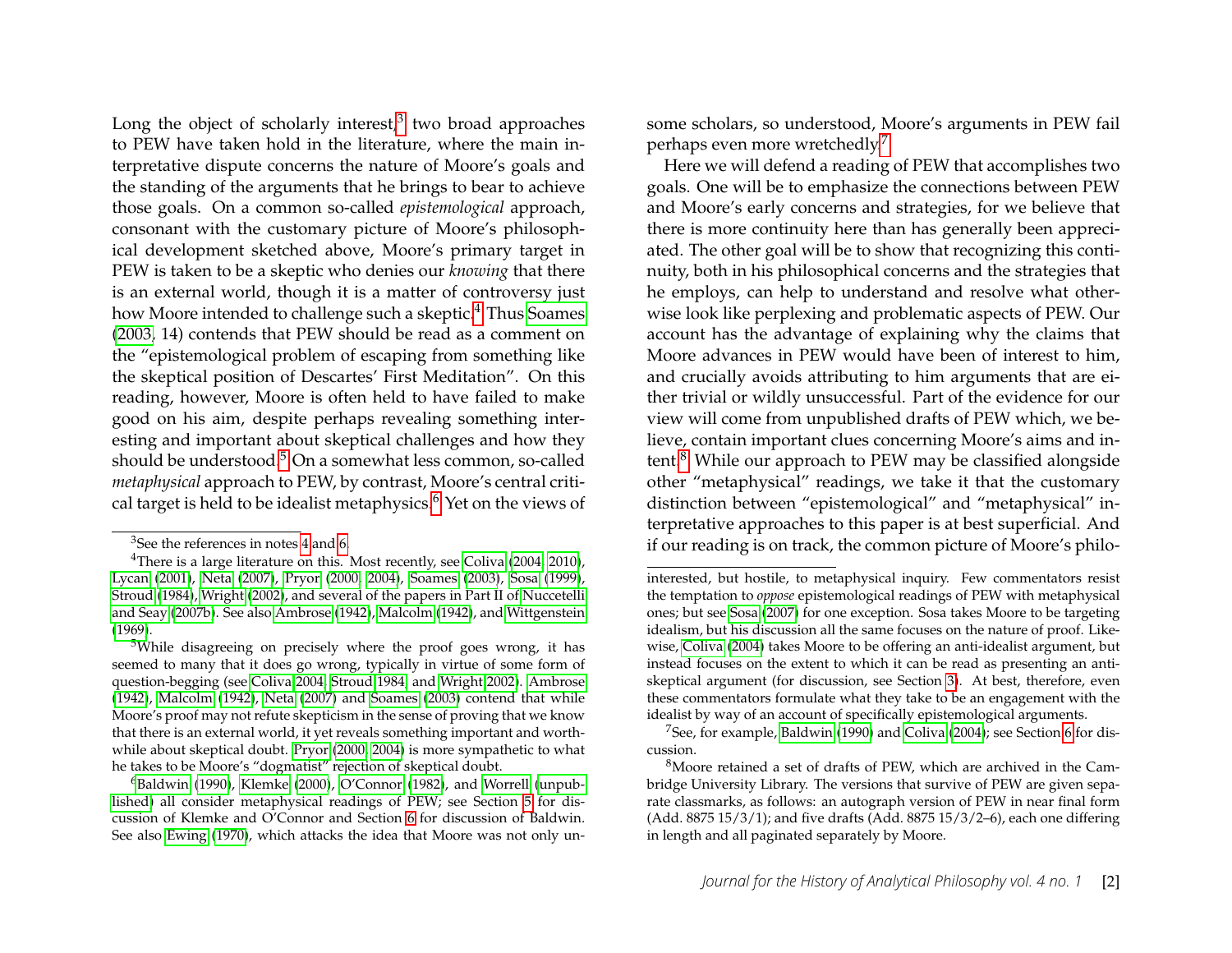sophical development sketched above must be regarded as at best misleading: it draws a sharper distinction than is strictly supported by Moore's work, and in doing so fails to recognize important points of continuity in Moore's concerns across his philosophical career.

## <span id="page-3-1"></span>**2. "Presented in space" and "to be met with in space"**

The main line of argument in PEW concerns how we should understand the notion of *things outside of us*, and in turn that of an *external world*: if our aim is to prove "the existence of things outside of us," what is it that we are aiming to prove? What is "the point in question"? [Moore \(1939,](#page-15-5) 147) begins by citing Kant's lamenting the lack of any such proof. But rather than consider the proof that Kant himself offers in the 2nd edition of the *Critique of Pure Reason*, [9](#page-3-0) Moore turns his attention to the expression "things outside of us", which Moore regards as "an odd expression ... the meaning of which is certainly not perfectly clear" (149). Moore suggests that the expression "external things" sounds "less odd", and that "external to our minds" is perhaps clearer still. Yet this expression is *also* "far from perfectly clear" (ibid). It is in this context that Moore, drawing from Kant, appeals to the notion of *a thing to be met with in space* to elucidate what is at issue. Examples of things to be met with in space include, but are not limited to, "material things" like bodies, stones, mountains, the moon, planets, chairs, tables, and so on (150).

Moore advances his argument by making a critical distinction between the concept of a *thing to be met with in space* and the concept of a *thing presented in space*. After-images, pains, and hallucinations are examples of things that are *presented in* *space* but not *to be met with in space*: an after-image, for example, is presented in space, but is not to be met with in space (152). He emphasizes what may be regarded as the "privacy" of things merely presented in space, which contrasts with the "public" character of things to be met with in space. It is *absurd*, Moore asserts, to suppose that someone could see the very same after-image that I see, or feel the very same pain that I feel (157). However, to say that I see a thing to be met in space, such as a hand or a soap-bubble is to say that it might have been perceived by others as well as by myself (152). And while there are things presented in space that are not to be met with in space, so also are there things that are to be met with in space but not presented in space: that something might be perceived does not imply that it *is* perceived; but if a thing is not perceived, it is not presented in space, since it is not *presented* at all. That is, for things to be met with in space (155):

... there is no absurdity in supposing with regard to any one of them which is, at a given time, perceived, both (1) that it might have existed at that very time, without being perceived; (2) that it might have existed at another time, without being perceived at that other time; and (3) that during the whole period of its existence, it need not have been perceived at any time at all.

While there may be cases where it is not clear whether something is a thing to be met with in space, Moore insists that there are clear cases of such things, and that (157):

In the case of each of these kinds, from the proposition that there are things of that kind it *follows* that there are things to be met with in space ... e.g., from the proposition that there are plants or that plants exist it *follows* that there are things to be met with in space ...

#### For example (164):

If I say of anything which I am perceiving, "That is a soap-bubble," I am, it seems to me, certainly implying that there would be no

<span id="page-3-0"></span> $9^9$ Moore (Add. 8875 15/3/3, 4) does, however, discuss Kant's proof in his unpublished drafts; see Section [4.](#page-6-0)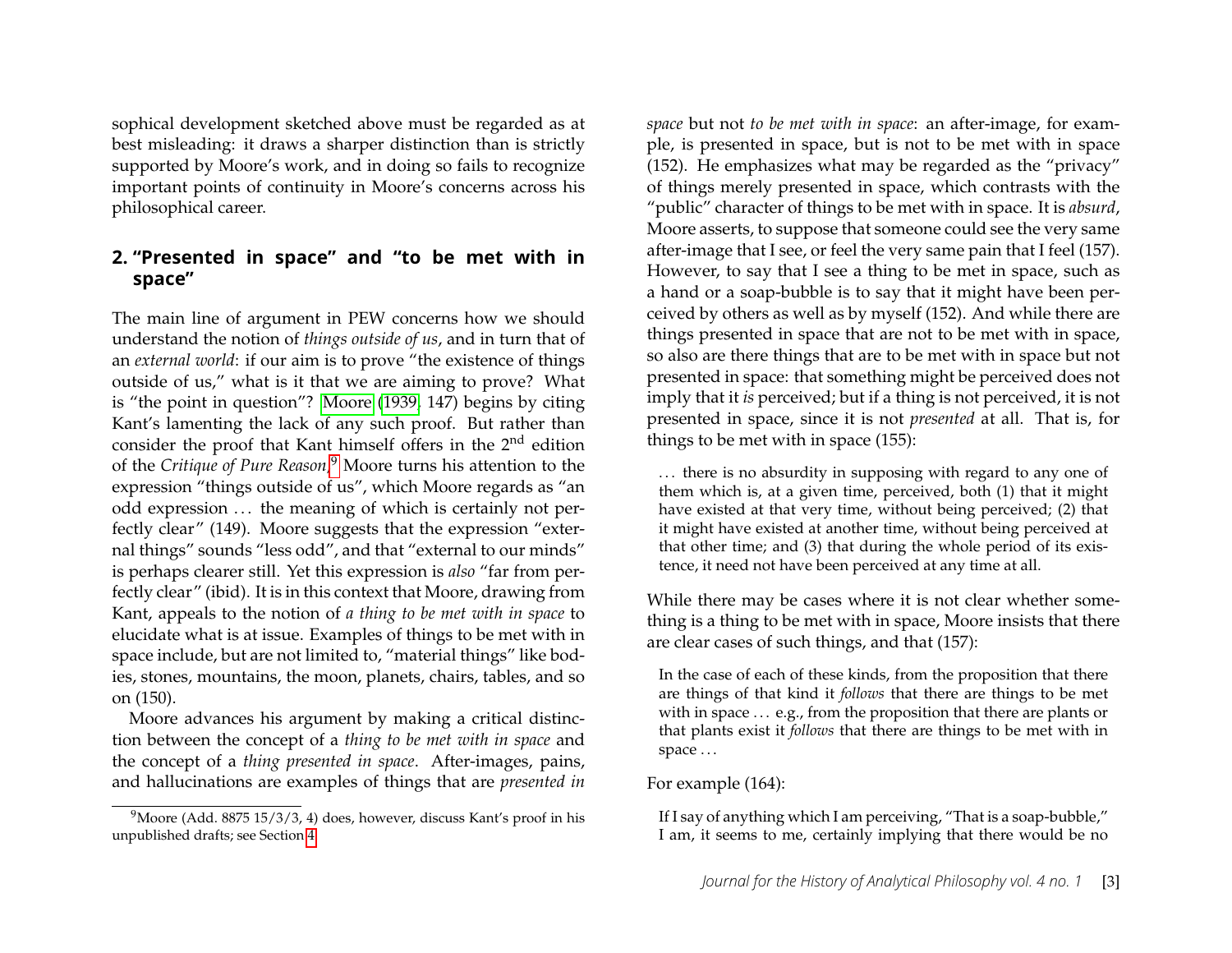contradiction in asserting that it existed before I perceived it and that it will continue to exist, even if I cease to perceive it . . . a thing would not be a soap bubble unless its existence at any given time were *logically independent* of my perception of it at that time; unless that is to say, from the proposition, with regard to a particular time, that it existed at that time, it *never* follows that I perceived it at that time . . .

It seems clear that Moore is arguing here, in his characteristic manner, that there is a *logical difference* between being a thing to be met with in space and being a thing that is merely presented in space, where the logical features of a kind of thing concern what sort of propositions imply, and follow from, the claim that *x* is such a thing. For example, from the proposition that I perceive a thing to be met with in space, it follows that what I perceive might have existed without ever being perceived; from the proposition that I perceive a soap-bubble, it follows that I perceive a thing to be met with in space; from the proposition that I have an after-image or hallucination, it follows that nobody else has the numerically same after-image or hallucination.

Significantly, this difference is taken by Moore to support a distinction between those things that are mind-dependent or "in the mind" and those that are mind-independent or "outside of us." Things that are merely presented in space are not "outside of us"; they are "in the mind" in that their very existence depends on being perceived, and by a particular individual (153–54):

... there is an absurdity in supposing that [another person] could feel *numerically the same* pain which I feel. And pains are in fact a typical example of the sort of "things" of which philosophers say that they are *not* "external" to our minds, but "within" them. Of any pain which I feel they would say that it is necessarily *not* external to my mind but *in* it.

Things that are merely presented in space, then, are minddependent or "in the mind" in that the very existence of such a

thing implies that there is an experience, and every such thing is unique to the individual that experiences it. In contrast, things to be met with in space are "outside of us", they are "external to our minds" in that the existence of them does not depend on being perceived. Further, Moore evidently holds that for various sorts of things, part of what it is to *be* that sort of thing *is* to be a thing that is to be met with in space. For example, it is a contradiction to say that something is a soap-bubble, but is not a thing to be met with in space.

Of course much of the attention on Moore's paper has concerned its final pages, in which Moore displays, and then asserts, that he has hands. Since if there are hands, then there is an external world, Moore thus claims to prove that there is an external world (166). In this context, he remarks that he *knows* that he has hands, though he cannot *prove* it, and so denies that everything that is *known* can be *proven* (168–70).

## <span id="page-4-0"></span>**3. "Epistemological" approaches to PEW**

As we noted above, a number of discussions and assessments of PEW take its central critical target to be a skeptic who denies our knowing that there is an external world, and that Moore's main interest in this paper is in exploring notions like knowledge, certainty, and proof. $10$  We will first explain our reasons for favoring an alternative strategy for understanding PEW.

Moore's paper does appear to consider a number of important epistemological issues, such as the relationship between knowledge and proof. We deny, however, that his primary aim was to combat a skeptic, and we believe that the discussions of proof and knowledge are of secondary importance. For one thing, as others have noted (see e.g., [Coliva 2004,](#page-14-2) 400 and [Baldwin 1990,](#page-14-5) 282), [Moore \(1942,](#page-15-9) 668–72) explicitly rejected an epistemological reading of his paper not long after it was pub-

<span id="page-4-1"></span><sup>10</sup>See notes [4](#page-2-0) and [6](#page-2-3) for references.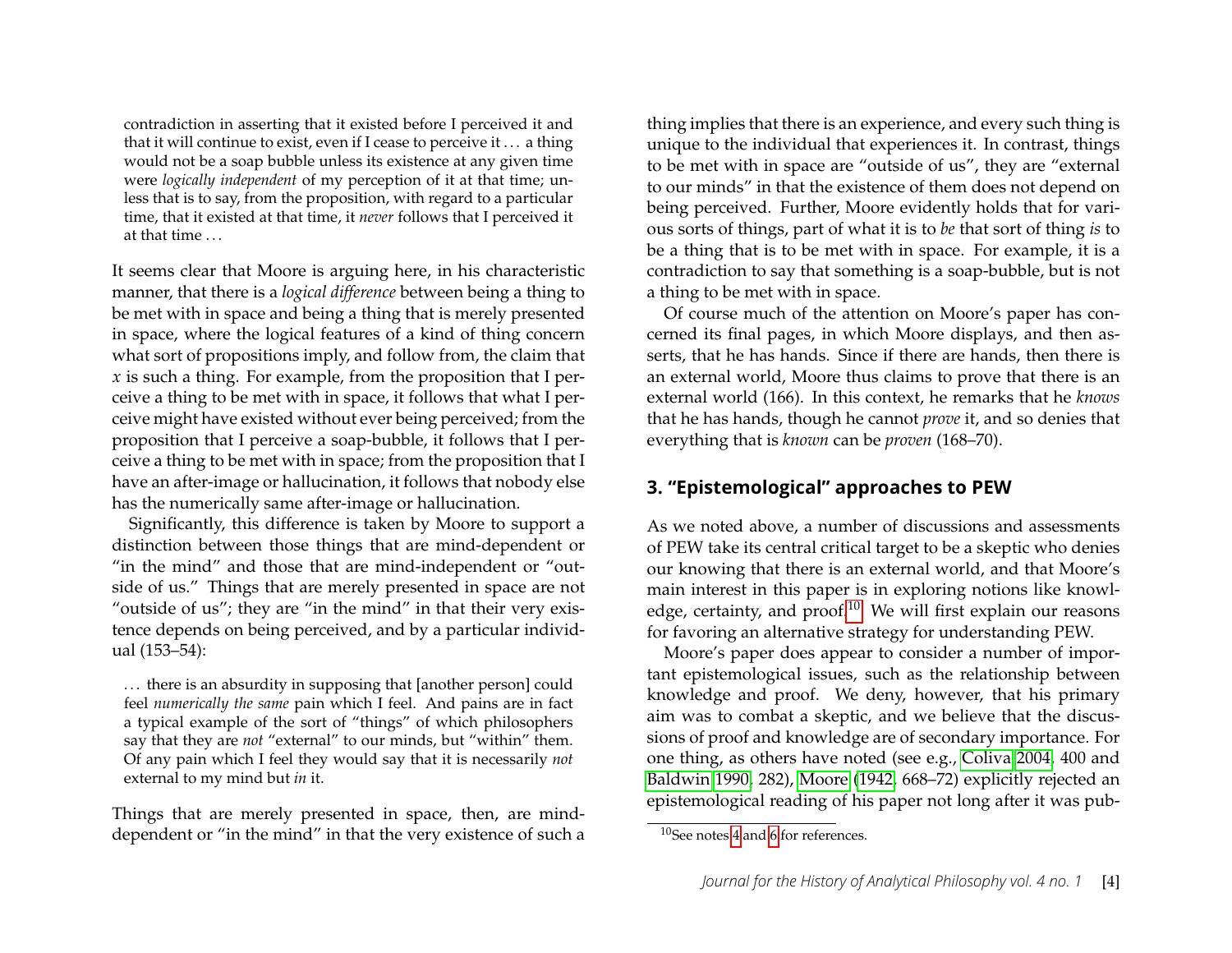lished. Moreover, Moore's 1942 reply to critics of PEW concedes that the arguments in PEW do not succeed against skepticism; but, markedly, he did not disavow them. We also take it that an account of PEW most faithful to Moore's intent cannot simply disregard the discussions that occupy the bulk of the paper—which seem to have been of considerable importance to Moore, given his extensive revisions of them (see Section [4\)](#page-6-0)—as epistemologically-oriented approaches to PEW have sometimes  $done<sup>11</sup>$  $done<sup>11</sup>$  $done<sup>11</sup>$ 

Importantly, the considerations that may be offered in favor of an epistemological approach do not undermine the *prima facie* case just outlined against it. For instance, in the final pages of PEW, Moore does indeed discuss the relation between knowledge and proof. But Moore's conception of philosophical inquiry and his notions of proof and refutation are not particularly concealed or ambiguous. In PEW, he tells us that in a "perfectly rigorous proof" one must *know* the premises (166). Likewise, in *Some Main Problems of Philosophy* [\(SMPOP; 1953,](#page-15-10) 1), originally delivered as lectures at Morley College in 1910–11, Moore expressed his belief that the most important and interesting thing that philosophers try to do is:

... to give a general description of the whole of the Universe, mentioning all the most important kinds of thing which we *know* to be in it, considering how far it is likely that there are in it important kinds of things which we do not absolutely know to be in it, and also considering the most important ways in which these various kinds of things are related to one another.

And in a set of lectures from 1928–29, he furthermore attests that [\(1966,](#page-16-17) 44):

In order to refute a prop. *q*, all that you need to do is to find some prop. *p*, which (1) you *know* to be true, which (2) is inconsistent with the prop. in question, & (3) is such that in arguing "Since *p* therefore not *q*" you are not arguing in a circle: e.g., in order to refute "There are no black swans" you have only to find a black swan, i.e., to find a proposition of the form "This is a swan & is black", which you *know* to be true.

These remarks suggest that given Moore's conception of philosophical inquiry, the use of an expression like "knows" is inescapable: proof, and philosophical inquiry generally, involves *knowledge*; so giving a proof, or offering a refutation, entails attention to the concept of knowledge. It will not follow, however, that a proof or argument must target a *skeptic* who denies knowledge of the conclusion, or that the primary concern is with knowledge and how it is related to proof. We thus claim that the discussions of proof and knowledge in PEW do not provide evidence that Moore's primary target is a skeptic, or that his primary concern is with the relationship between knowledge and proof. We do not deny the philosophical import of his discussions of proof and knowledge in PEW and elsewhere; rather, our claim is that these discussions are not the centerpiece of the paper. We would argue that they are akin to Moore's remarks in RI about refutation, and the extent to which his arguments may be said to constitute a refutation of idealism. And as the primary focus of RI is idealism, not refutation, so also are the discussions of proof and knowledge in PEW compatible with its primary focus being the external world, not proof, knowledge, and other notions standardly taken to provide the subject matter for epistemological inquiry.<sup>[12](#page-5-1)</sup>

<span id="page-5-0"></span> $11$ Thus [Wright \(2002,](#page-16-11) 330) mentions Moore's distinctions between objects as "external", "outside our minds", "presented in space" and "to be met with in space", but asserts that "nothing particularly consequential emerges" from these discussions, and then moves on to consider the "proof" in the final pages of PEW. Similarly, while [Ambrose \(1942,](#page-14-4) 408–09) notes that things to be met with in space do not depend for their existence on our perceiving them, she takes Moore to be advancing a broadly semantic point about knowledge claims in his "proof". For a related reading, see [Malcolm \(1942\)](#page-15-7). Likewise, while [Soames \(2003\)](#page-16-4) discusses Moore's distinction between things to be met with in space and things merely presented in space, he immediately turns to Moore's "proof" at the end of PEW.

<span id="page-5-1"></span><sup>&</sup>lt;sup>12</sup>Although this requires sustained discussion that would take us too far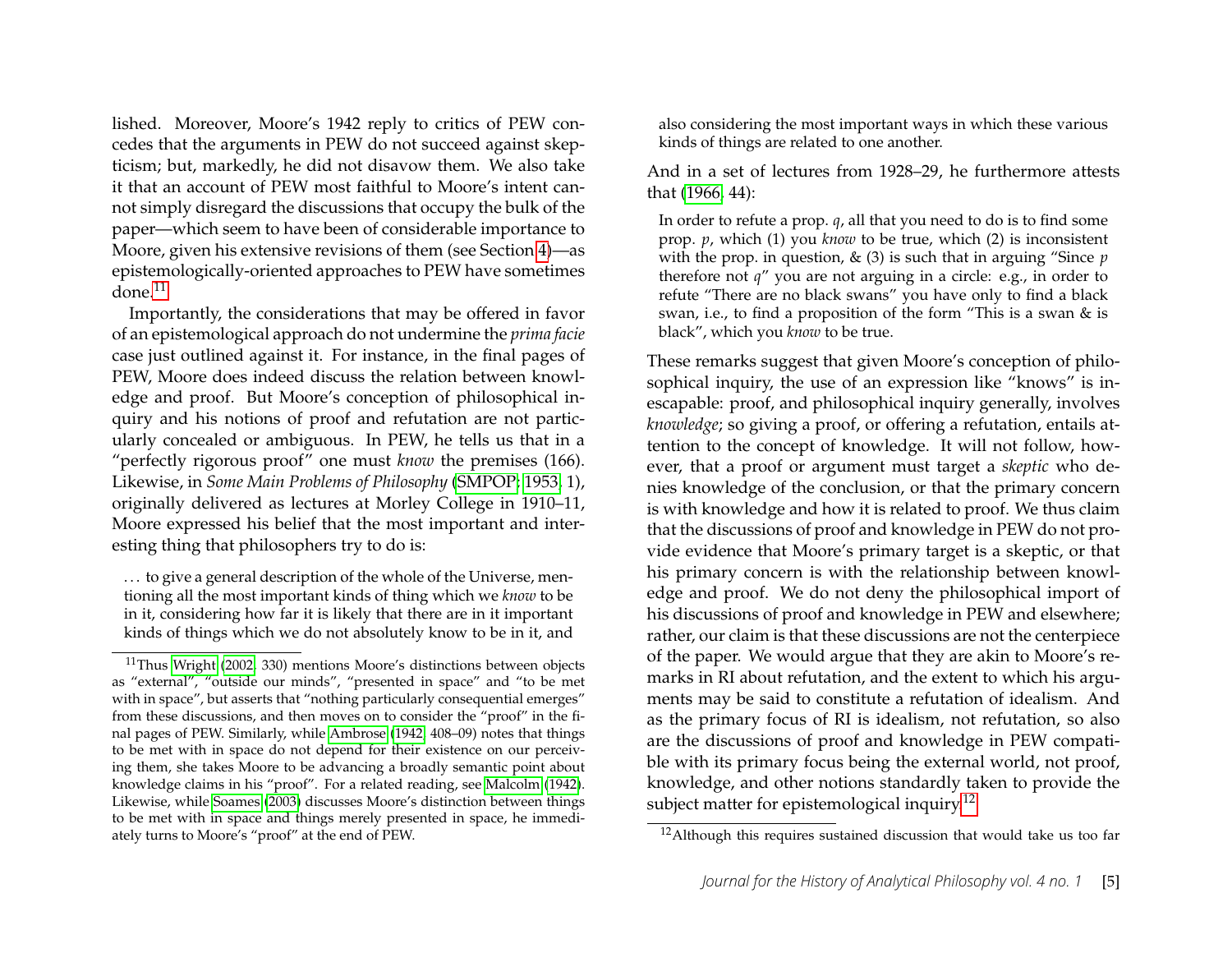There are, of course, questions that arise in distinguishing an argument for a proposition *p* with an argument for our knowing that proposition. It is on this basis that Coliva [\(2004,](#page-14-2) 402–04 and [2010,](#page-14-3) 27–8) urges that even if Moore's aims are conceded as broader than merely epistemological, PEW can and perhaps should be read as targeting a skeptic.<sup>[13](#page-6-1)</sup> But Moore himself distinguished between an argument for a proposition *p* with an argument for our knowing that proposition, and this distinction plays a role in his own rebuff of epistemologically-oriented approaches to PEW [\(1942,](#page-15-9) 668–72). Further, Moore seems to have had a rationale for that distinction, consonant with arguments he gave elsewhere. In [\(1966,](#page-16-17) 47) and [\(1953,](#page-15-10) 127) he noted that arguments against our knowing that there are material things do not correspond one-to-one with arguments against there being material things. He thus allows that one could argue for the existence of the material world without establishing knowledge that there is such a world, at least in *not* addressing skeptical arguments *against* such knowledge. And this seems to be how he pursues his attack on idealism elsewhere. For example, in RI he argues for the existence of mind-independent reality by targeting key premises and assumptions in idealist thinking, *without* addressing skeptical arguments against our knowing that there is a mind-independent reality.

We believe that these considerations provide ample motivation for moving away from an epistemologically-oriented reading of PEW and placing less emphasis on its discussions of proof, knowledge, and related notions. Indeed, we take it that they provide motivation for questioning a strict bifurcation between "epistemological" and "metaphysical" readings of PEW, and toward an approach that locates PEW on a continuum in the development of Moore's thinking over his career. To develop a reading of Moore's paper that draws out what we believe to be important links between PEW and his earlier work, we turn our attention next to the apparatus developed in the first part of PEW, drawing in part from unpublished drafts of PEW, as well as Moore's early engagement with idealist metaphysics.

## <span id="page-6-0"></span>**4. PEW in draft form: archival material**

Moore's earliest work concerns the view that the distinction between acts and objects of thought (or perception) was crucial to understanding and ultimately undermining idealist metaphysical views. In NJ, Moore emphasized the distinction between a judgment and the objects of that judgment and attacked what he viewed as Bradley's account of the matter. In RI, he argued that idealists failed to appreciate the distinction between an experience and the objects of that experience. Moore continues to endorse the connection between the nature and structure of perception and idealist conceptions of reality in "A Defense of Common Sense" [\(DCS; 1925,](#page-15-11) 125):

I hold, then, that in the case of some physical facts, there is no good reason to suppose that there is some mental fact, such that the physical fact in question could not have been a fact unless the mental fact in question had also been one. . . .

In holding this I am certainly differing from some philosophers. I am, for instance, differing from Berkeley, who held that that mantelpiece, that bookcase, and my body, are all of them, either "ideas" or "constituted by ideas", and that no "idea" can pos-sibly exist without being perceived.<sup>[14](#page-6-2)</sup>

afield, we believe that to Moore himself, not only at this period, but throughout his career, the distinctions that we would draw today between so-called "metaphysical" and "epistemological" concerns would have been mystifying.

<span id="page-6-1"></span><sup>&</sup>lt;sup>13</sup>See also [Nuccetelli and Seay \(2007a,](#page-16-18) 7). For a related discussion, see [Bald](#page-14-5)[win](#page-14-5) [\(1990,](#page-14-5) 279–89) and [Forster](#page-14-7) [\(2008\)](#page-14-7).

<span id="page-6-2"></span><sup>&</sup>lt;sup>14</sup>The issue of the relationship between perception and its objects is also discussed in [Moore](#page-15-12) [\(1916–17\)](#page-15-12) and [Moore \(1917–18\)](#page-15-13), and remained an active area of debate well after the publication of RI. Likewise, it would be a mistake to think idealism was dead by the time Moore wrote PEW. For example, Ewing's comprehensive *Idealism: A Critical Survey* was published in 1934, and we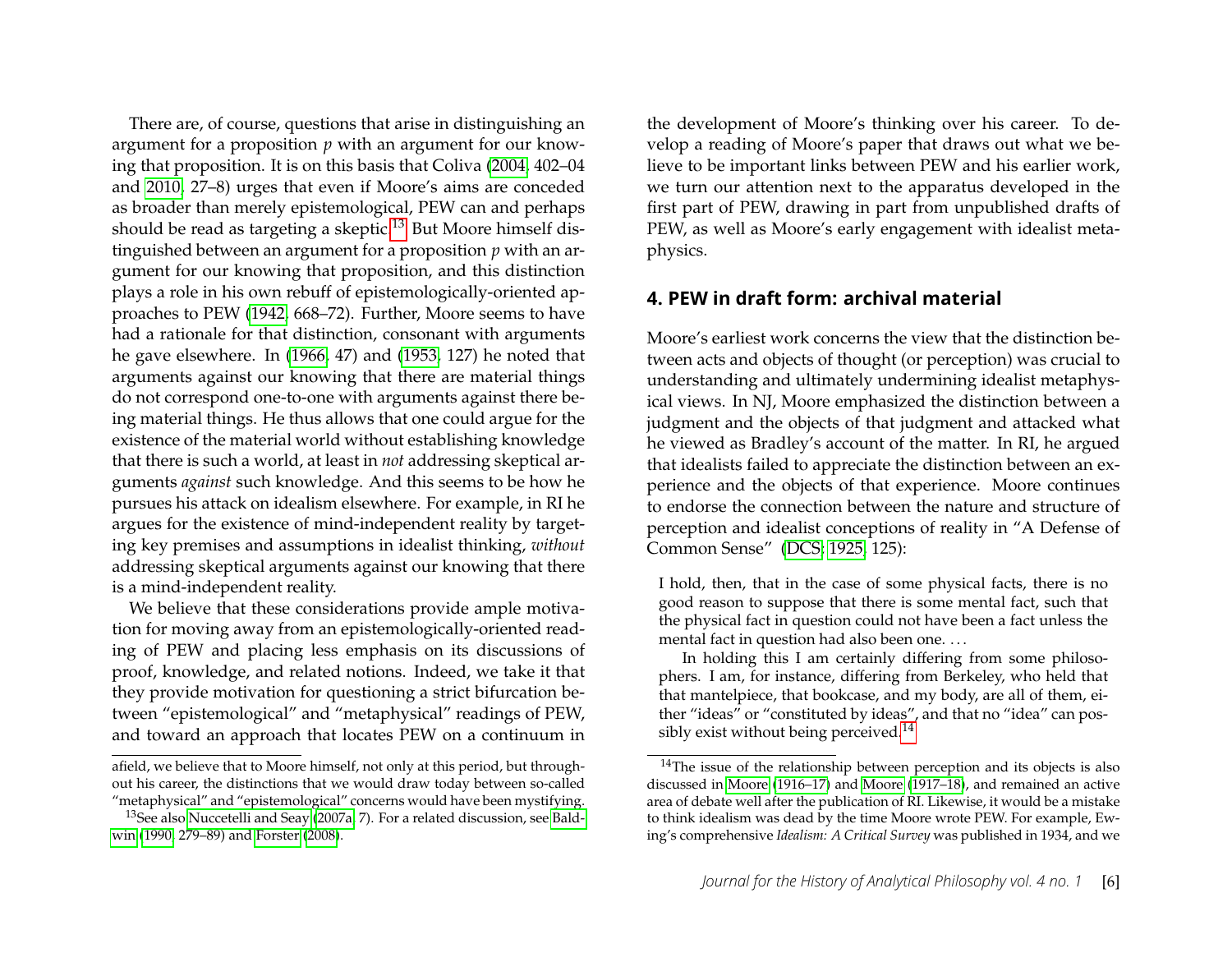Though rarely remarked on by commentators, PEW would seem to continue with this line of thought. Indeed, PEW contains one of Moore most extensive discussions of the issue of mind-independence. As we saw, his contention is that the very issue of whether there is an external world is the issue of whether there are mind-independent entities, in the sense of things that we perceive but that do not depend for their existence on our perceiving them.[15](#page-7-0)

Moore's published text of PEW contains his characteristic extensive and nuanced deliberations on this issue, as we sketched in Section [2.](#page-3-1) But we believe that his unpublished drafts further highlight that it was of considerable importance to him to get clear on the issue of mind-independent reality, as well as the continuity between his concerns in PEW and those that were at the center of his earliest work. Thus Moore substantially reworked the first part of PEW on several occasions. Consider, for example, the short paragraph in the published version of PEW that begins with Moore's quoting Kant on the "unavoidable ambiguity" involved in the expression "outside of us", and which ends by introducing the crucial expression "things which are to be met with in space" (149–50). In (Add. 8875 15/3/1, 5), in contrast, Moore here includes an extended discussion of Kant's

And later in notes dated 1942–43 notes, he writes:

"There are external objects" = there are now  $&$  have been in the past objects of some kind, *φ*, such that  $(∃x) *φ*xt<sub>1</sub>$  does not entail x was being perceived at  $t_1$ . (202)

suggestion that we might explicate "things outside of us" in terms of "things which belong to external appearance". Moore rejects this on the ground that "external" is either being used as a synonym for "outside of us", in which case "the explanation is circular", or it is not being so used; but if it is not being so used, "some explanation of how it is being used is certainly required". Later in this same draft, Moore expands on the discussion in the published version of PEW (159–60) of the relevant sense of "in my mind" (Add. 8875 15/3/1, 15):

What is it that is true of pains, which makes them say that any pain which anyone feels is "in" the mind of the person who feels it? It has often been suggested that what "in" is here a metaphor for is "dependent on". And I think that this is the right answer to our question, provided we insist that by "dependent on" is meant "*logically* dependent on." There is an absurdity in supposing that any pain which I feel at a given time, *could* have existed either at that time or at any other without being felt by me.

Here, Moore explicitly characterizes the notion of a thing being "in my mind" in terms of its dependence on my mind, which is then characterized, as we sketched in Section [2,](#page-3-1) in terms of the absurdity of such a thing existing without my having an experience of that thing.

Likewise, consider Moore's introduction of the topic that occupies the bulk of PEW—the question of "what is the point in question" concerning a proof of "things outside of us" (149). In (Add. 8875 15/3/2, 4), Moore motivates inquiry into the proper meaning of "things outside of us" by contending that a "man who was perfectly familiar with the way in which 'outside' is used in English, and also with the way in which 'us' is used, would yet be apt to be puzzled by the combination 'outside of us"'. We thus cannot avoid a detailed analysis of "things outside of us" by claiming that we antecedently understand "outside" and "us". This is representative of the theme, which we find both in the published version of PEW (149, 159) and in unpublished draft notes (Add. 8875 15/3/2, 4; Add. 8875 15/3/4,

know that Moore provided written comments to Ewing on "large portions" of Ewing's manuscript; see [Ewing \(1934,](#page-14-8) v).

<span id="page-7-0"></span><sup>&</sup>lt;sup>15</sup>Moore also endorses the connection between the issue of the external world and relationship between perception and its objects in his notebooks; thus his *Commonplace Book* (notes dated 1926, published [1962\)](#page-15-14) has it that:

To say that anything is 'external to my mind' means, I think, that it is something such that from its existence at any time it does not follow that I am conscious at that time. (106)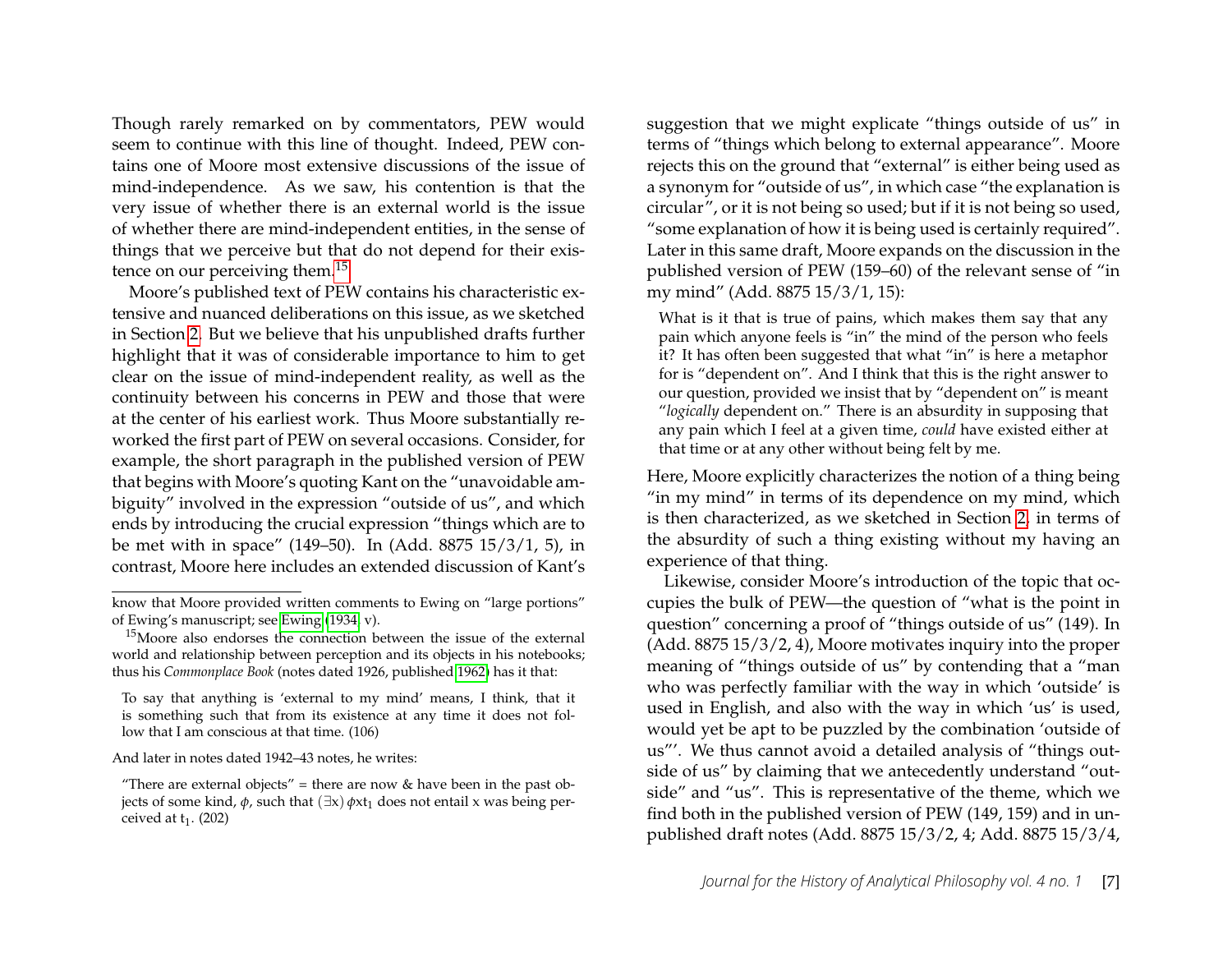6), that there is something strange or peculiar about expressions like "external world", "outside of us", and "external to us", and that it is important to get clear on just how these expressions have been, and ought to be, used. The notes also include extensive discussions of the relationship between what "passes in my mind" and "what I do with my mind", as well as mental dispositions or powers (Add. 8875 15/3/2, 5–9), which receive comparably little attention in the published version of PEW. What is clear is that it was of considerable importance to Moore to properly explicate what is at issue concerning "things outside of us", and to clarify the issue of mind-independent reality.

In the unpublished drafts Moore also explicitly identifies the connection between perception and its objects on one hand and the issue of the external world on the other. Thus, in addition to further discussion of the content and structure of Kant's proof (Add. 8875 15/3/3, 4), Moore specifically attends to the role of perception in Kant's proof, noting that insofar as Kant's proof *does* establish the existence of external things, it establishes that we sometimes *perceive* external things (ibid). Moore does not reject the suggestion, which he finds in Kant, that a proof of "things outside of us" will involve an account of perception and its objects. Indeed, he does not reject the claim, which he identifies in Kant, that "it is impossible to prove that there are external things except by a proof which proves at the same time that we sometimes perceive external things" (ibid).<sup>[16](#page-8-0)</sup> This is in harmony with Moore's strategy in PEW, with its emphasis on the relationship between objects of perception and our perception of them, but is also plausibly linked to the concerns manifest in his earliest papers, especially RI.

We note, finally, that in addition to Moore's remarks in the published text (160, 162–63), it is apparent from his drafts that his aim was to capture what philosophers have been interested

in concerning "things outside of us". Thus we see Moore introducing the initial discussion of "existence of things outside of us" in a draft as an attempt to get clear on what Kant meant by this expression (Add. 8875 15/3/1, 3). Likewise, here Moore remarks that the connection between "things external to us" and "things external to our minds" occurs not only in Descartes, as he notes in the published version of PEW, but also in Berkeley, Hume, and Mill.<sup>[17](#page-8-1)</sup> Moreover Moore states, characteristically, that he is interested in the expression "external things" as used by philosophers, and that it is taken by them to be equivalent to "things that are not in our minds" (Add.  $8875\ 15/3/2$ , 5). The task, of course, is then to spell out what it is for a thing to not be in our minds. Finally, the discussion in PEW of the resemblance between seeing, hearing, smelling, tasting, and having pain on one hand, and remembering, thinking, and imagining on the other, turns up in Moore's drafts of PEW in the context of his discussion of Locke's remarks on perception and what "passes in the mind" (ibid).

The evidence we have adduced from Moore's drafts of PEW shows the importance to him of properly characterizing the issue of "things outside of us", and that he aimed for his characterization to capture what philosophers have been interested in when addressing this and related questions. Moreover, the approach to mind-independent reality that Moore takes in PEW is continuous with much of his earlier work. We believe that placing PEW in this context can help us to understand the motivation for distinguishing between things to be met with in space and things merely presented in space. In his rejection of idealism in RI, Moore argued that for *anything* we experience or perceive, its being is separable from our experience of it. But even though it seems clear that Moore never gave up on the thesis that there is some distinction between the acts of the mind and its objects, and that this distinction is important in the assess-

<span id="page-8-0"></span><sup>16</sup>See also an entry from the late 1930s published in the *Commonplace Book* [\(1962,](#page-15-14) 116–17), which discusses Kant's proof.

<span id="page-8-1"></span> $17$ Interestingly, Kant was included here, but then crossed out.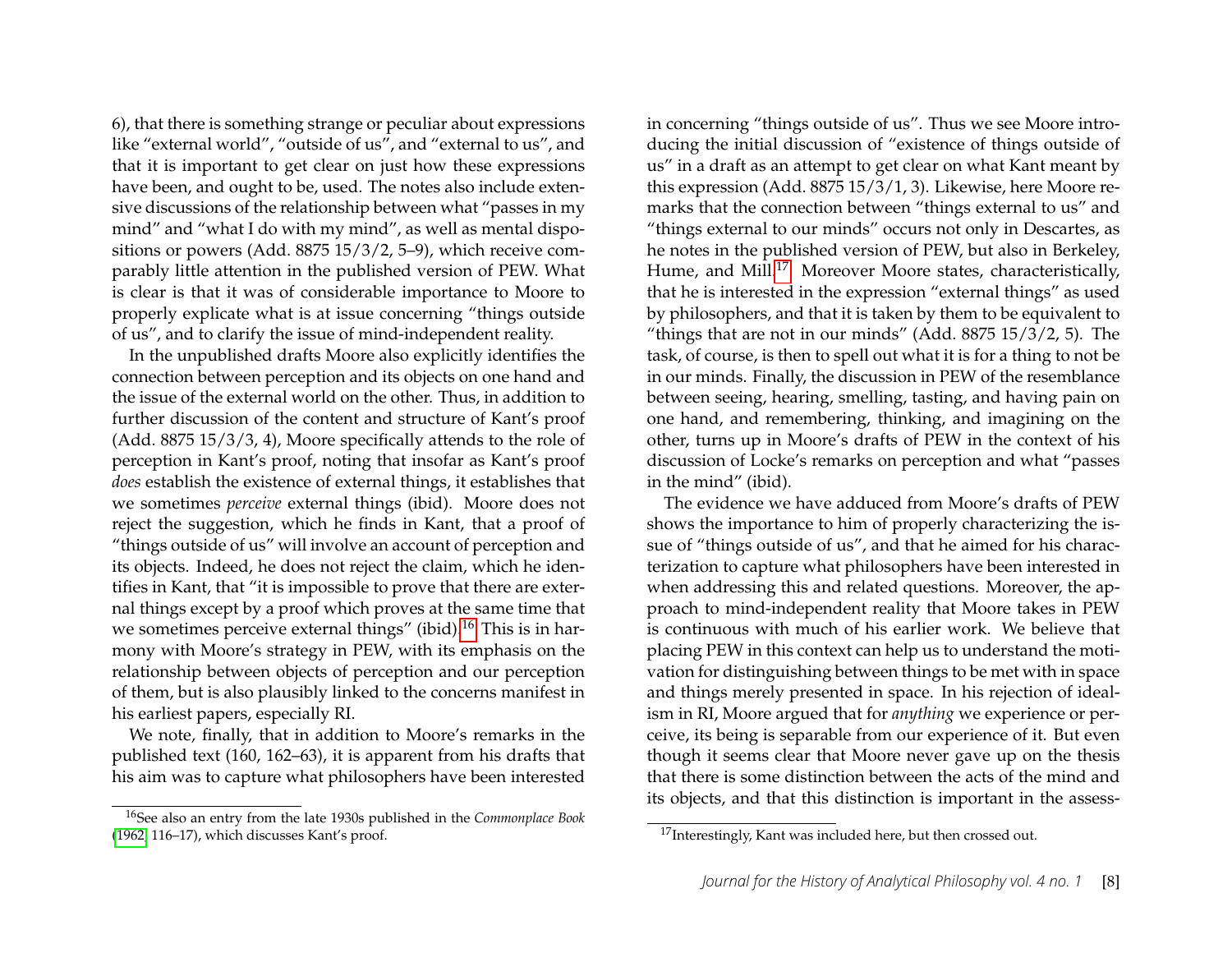ment of idealist metaphysics, he does appear to concede the mind-dependence of *some* objects of experience.[18](#page-9-1) Thus in responding to Ducasse's critique of RI in 1942, he distinguishes between different kinds of things, now denying that "in no case is the esse of anything percipi," allowing that for some kinds of things, *percipi* does follow from *esse*. We suggest that the distinction between things to be met with in space and things merely presented in space in PEW functions, at least in part, to mark the difference between those things for which the "esse is percipi" formula holds and those for which it does not. The existence of things merely presented in space does depend on being perceived, and it is this inseparability that Moore concedes to Ducasse. Yet not everything depends for its existence on being perceived, since there are also things to be met with in space. By making this distinction, Moore can potentially avoid a "slippery slope" that [O'Connor \(1982,](#page-16-14) 28) suggests may have been in the background of his early wholesale rejection of the "esse is percipi" formula: it allows him to concede that the being of some things consists in their being perceived, without conceding that being *in general* consists in being perceived.

## <span id="page-9-0"></span>**5. Moore's engagement with idealist metaphysics**

In the previous section, we drew on Moore's unpublished drafts and notes to show how the distinctions and concerns in PEW are continuous with his earlier engagements with idealist metaphysics, and used this to explain why it would have been of interest to him to draw the core distinction, in PEW, between those things that are to be met with in space and those that are merely presented in space. In this section, we will discuss two related, broadly methodological, issues in Moore's work. Doing so will function to ward off certain worries that might be raised about Moore's reasoning in PEW as we have presented it, and also to distinguish our approach from some related readings of PEW.

The first issue we will here consider is that in arguing for mind-independent reality, in PEW and elsewhere Moore *seems* to freely move from the claim that something that *I* perceive does not depend on *my* perceiving it, to the conclusion that what *I* perceive does not depend on being perceived quite generally. Thus as far back as RI Moore asks (451):

But if we never experience anything but what is *not* an inseparable aspect of *that* experience, how can we infer that anything whatever . . . is an inseparable aspect of *any* experience? How utterly unfounded is the assumption that 'esse is percipi' appears in the clearest light.

And in the 1916–17 paper "Are the Materials of Sense Affections of the Mind?" Moore resolves to focus on whether "every sensation presented to *me* [is] an affection of *my* mind" (420), given that

... for my part, if I cannot be sure that all the sensations presented to me are affections of my mind, I do not see how I could possibly

<span id="page-9-1"></span><sup>&</sup>lt;sup>18</sup>This was perhaps inevitable, given the introduction of "sense data" into Moore's philosophy of perception, though he sometimes allowed that sense data might not depend for their existence on being experienced [\(1916–17,](#page-15-12) 425– 27).

It would take us too far afield here to take on Moore's struggles with sense data and the issues that they generate for the philosophy of perception. It may be that, as [Braithwaite \(1961,](#page-14-1) 57) puts it, "Moore ... sees the reasons against any view [on perception] so clearly he could never make up his mind which was on the whole the most defensible"; and throughout his career he wavered between "direct realist", "representationalist", and "phenomenalist" views, and rarely did he come to any definite conclusions. But we are making the case that Moore was unwavering in his commitment to things that do not depend for their existence on being perceived, and that we sometimes perceive such things. He was aware that this did not sit easily with his commitment to sense data. In [\(1942,](#page-15-9) 658–59), for instance, Moore expresses that he is strongly inclined to hold both that we directly apprehend the surfaces of physical objects, but also that what we directly apprehend are sense data, and that no sense datum is identical with a physical surface, concluding that he is "completely puzzled about the matter".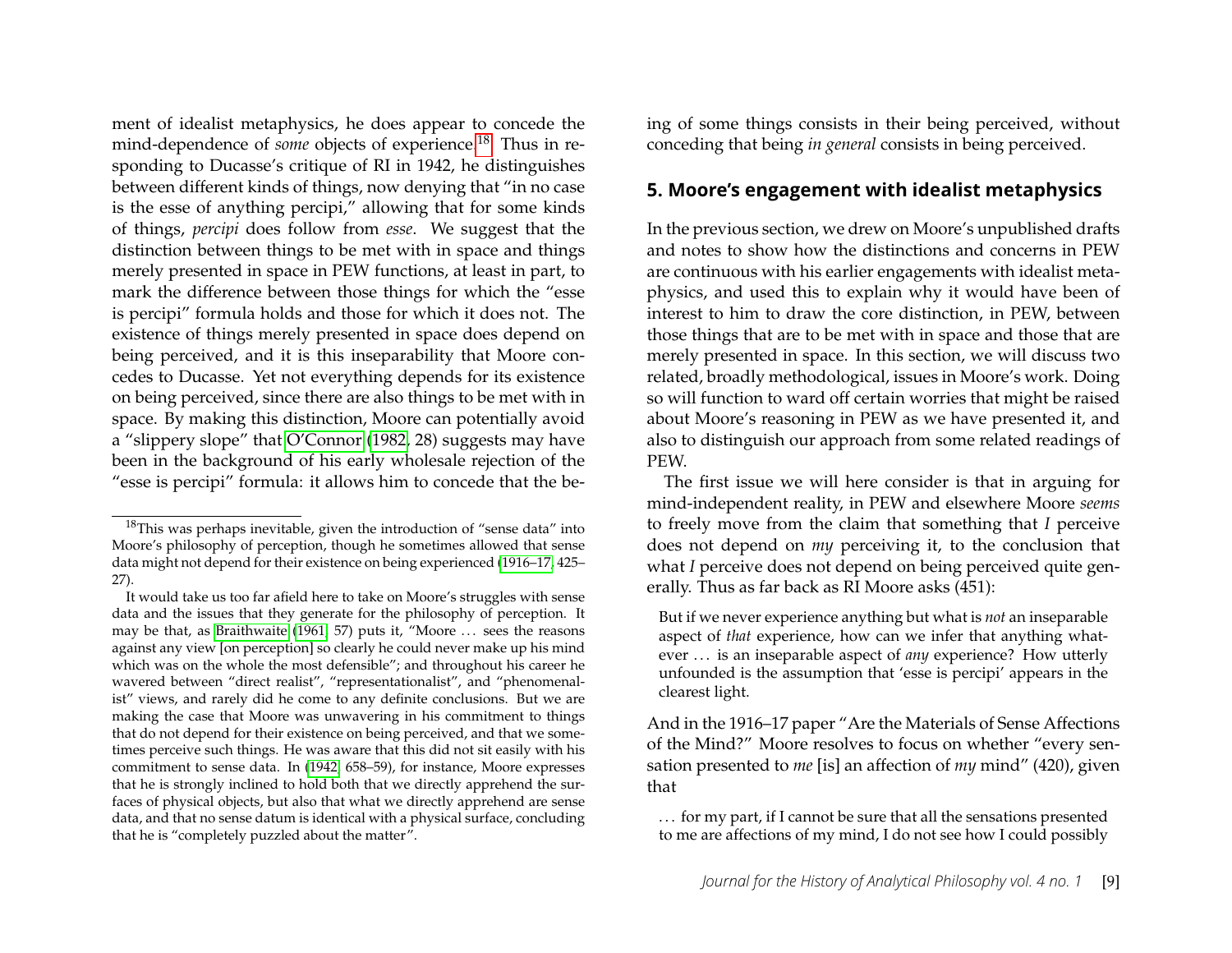be sure that they are all affections of some mind.

#### Finally, in PEW he writes (165):

But if, when I say that anything which I perceive is a soap bubble, I am implying that it is external to *my* mind, I am, I think, certainly implying that it is also external to all other minds. I am implying that it is not of a sort such that things of that sort *can* only exist at a time when somebody is having an experience.

It could thus seem tempting to say that Moore is claiming, fallaciously, that from the premise that something that *I* perceive does not depend for its existence on *my* perceiving it, it strictly follows that it does not depend for its existence on *any* perception. And it may be further tempting to contend that this is just what Moore's idealist opponents *deny*.

But we do not think Moore is making this inference in PEW (or elsewhere). For one thing, while in PEW Moore does emphasize that when I perceive a thing to be met with in space, its existence does not depend on my perceiving it, he does not use this as a *premise* in claiming that things to be met with in space do not depend for their existence on being perceived at all. In particular, the claim that if something is a thing to be met with in space, there is no absurdity in supposing that it might have existed without being perceived at all (155) is not *premised* on the claim that when *I* perceive such a thing, its existence does not depend on *my* perceiving it. Further, insofar as Moore supposes that there *is* a logical connection between the dependence of what I perceive on my perceiving it, and the dependence of something on being perceived at all, we think that Moore should be viewed as offering a *challenge*, as follows: if something that I experience could be without my experiencing it, why should we think that it could not also be without anyone experiencing it? Or: if there is no particular individual such that the existence of a thing depends on being perceived by *that* individual, why think that the existence of a thing depends on

being perceived by *some* individual at all? According to [Moore](#page-15-2) [\(1903b,](#page-15-2) 451), this would be "utterly unfounded."

Second, and related to the previous point, we note that despite repeatedly and explicitly criticizing the idealist views of Berkeley, Bradley, Hegel, Joachim, Kant, and McTaggart over many years (see, e.g., [Moore 1899,](#page-15-0) [1901–02,](#page-15-15) [1903a](#page-15-1)[, 1903–04,](#page-15-16) [1907,](#page-15-17) [1917–18,](#page-15-13) [1922,](#page-15-18) [1925\)](#page-15-11), Moore *never* claimed to directly refute the idealist thesis that reality is spiritual or mental. For example, in RI Moore is clear that his aim is *not* show that the idealist view that reality is spiritual or mental view is *false*; rather, his aim is to "refute a single proposition which is a necessary and sufficient step in all Idealistic arguments" (435). This step, as we know, is the "esse is percipi" formula.

We believe that PEW should be read with this in mind. Thus, insofar as PEW is of a piece with Moore's broadly metaphysical concerns, we must be careful not to overstate his aims, especially in advancing the distinctions that occupy the first part of the paper. For instance, when addressing the worry that even if we can prove that there are things to be met with in space, we may still have to further prove that there are things external to our minds, Moore evidently allows that there *may* be a conception of "external to our minds" according to which such a further proof will be needed. He just fails to see what this conception could be (158–59). We think that Moore is again best viewed as offering a challenge to a defender of minddependence: if one is to claim that such further proof is needed, one ought to be prepared to say exactly what one means by "external to our minds" and why we should think that this is what philosophers have meant when using this and related expressions. This is Moore's strategy elsewhere, and we see no good reason to think that he is aiming to do more than this in PEW.

In advancing these claims, we part ways with some other more metaphysically-oriented readings of PEW. For example, [Klemke \(2000,](#page-15-8) 31) rightly emphasizes that for Moore, the issue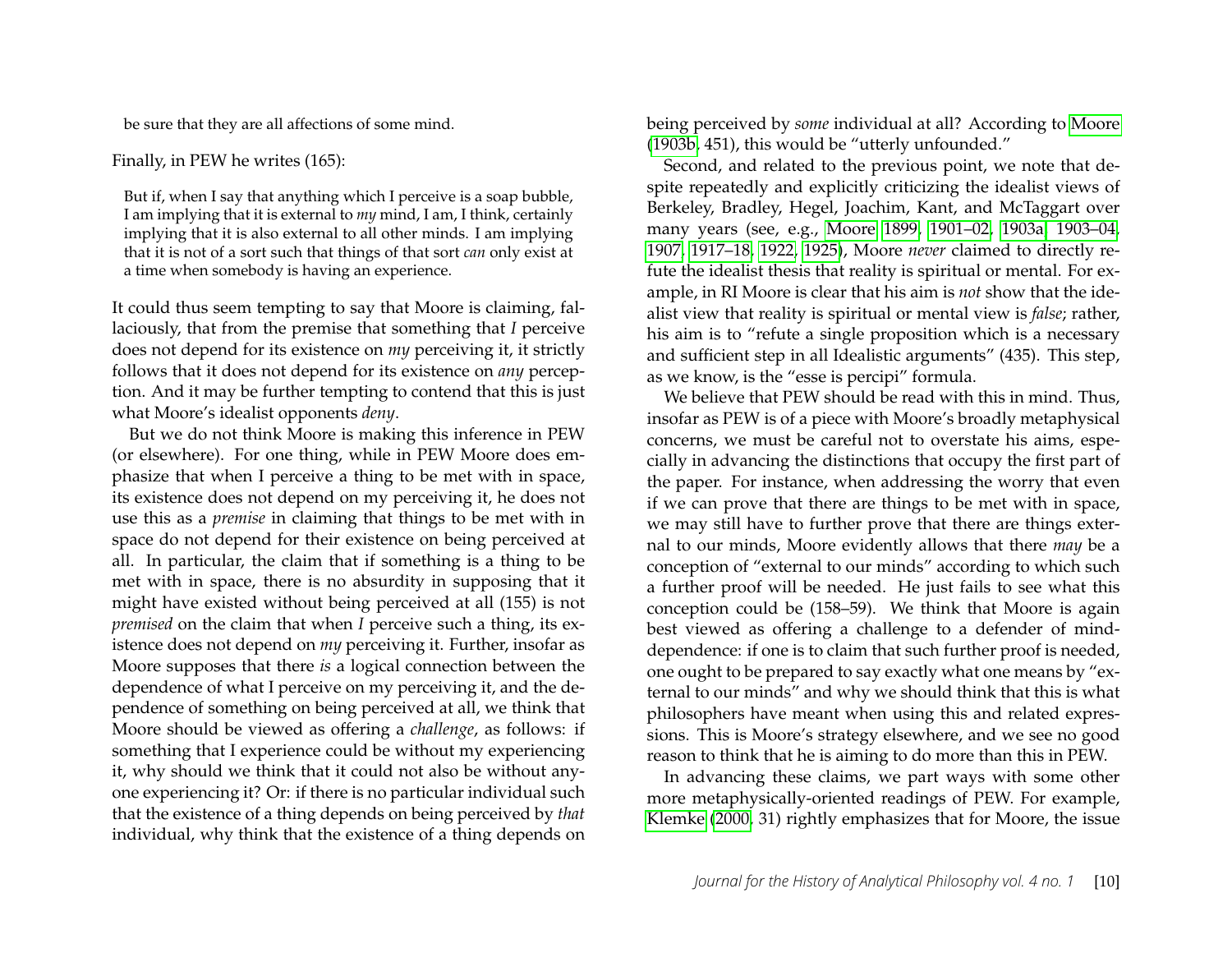of "ontological realism" concerns the existence of things independent of the awareness of minds and perceivers. He also rightly emphasizes the role of Moore's "definitional project" in the first part of PEW (328–29). But he also holds that Moore has more ambitious aims in PEW than, we believe, he does. In particular, Klemke holds that whereas the earlier RI merely aims to undermine the premise that "to be is to be perceived", in PEW Moore seeks to positively establish the falsity of the idealist thesis that "all reality is spiritual or mental" (34–5, 212–13). We do not think that there is good evidence in PEW for committing Moore to such a bold strategy for dealing with idealism, which moreover he nowhere else appears to employ. Likewise, [O'Connor](#page-16-14) [\(1982,](#page-16-14) 34) rightly takes both DCS and PEW to continue Moore's early critique of idealist metaphysics. However, he also takes the later work to be aimed more at developing a more positive metaphysical outlook than, for example RI, and in this sense having more ambitious aims. We doubt that this is the case. Rather, we take Moore to be *less* ambitiously urging for the independence of *some* objects of perception from our perception of them, and challenging a metaphysical idealist to provide a clear sense of "external to our minds" under which more than this is needed to show that there is an external world.<sup>[19,](#page-11-1)[20](#page-11-2)</sup>

#### <span id="page-11-0"></span>**6. A response to some criticisms of PEW**

In the previous section, we highlighted Moore's ways with idealist metaphysics throughout his career and suggested that we should take care to not overestimate his aims in PEW. Because of this, we distinguished our reading of PEW from those approaches that, we claimed, threaten to attribute to Moore aims far more ambitious than may be warranted. In this section, we will address some prominent criticisms of the arguments in PEW insofar it is taken to be concerned with idealist-oriented metaphysics as we have claimed. This will help to further distinguish our reading of PEW from similar approaches.

We will begin by addressing Baldwin's important critical discussion of PEW. [Baldwin](#page-14-5) [\(1990,](#page-14-5) 295) agrees with us that the concerns of PEW are broadly metaphysical. But he also thinks that so understood, it is a "total failure":

At this point Moore has defined the issue in such a way that few philosophers will want to deny that there is an external world in the sense Moore has defined. For to deny that there is an external world, in Moore's sense, one must deny that there are objects 'to be met with in space', i.e., perceptible by more than one person and capable of existing unperceived. The crucial case is that of a phenomenalist; for if Moore's proof is to be a proof of metaphysical realism, and a refutation of idealism, it must surely be such that its conclusion is inconsistent with phenomenalism. But Moore's conclusion in this case is not one that a phenomenalist will want to dispute ... Even Berkeley allows ... that a phenomenalist can speak with the vulgar and talk of unperceived material objects.

... Moore's 'Proof' is not a refutation of skepticism, nor was it intended to be. It was intended to be a refutation of idealism; as such it is a total failure. [\(Baldwin 1990,](#page-14-5) 294–95)

This could be read as an objection to a metaphysically-oriented

<span id="page-11-1"></span><sup>19</sup> [O'Connor \(1982,](#page-16-14) 62) also treats Moore's argument in PEW as closely corresponding to arguments in SMPOP; indeed, he takes them to be "counterpart" arguments. The problem with this is that the passages from SMPOP that O'Connor cites in this context concern our knowledge that there is a pencil, and whether we could likewise claim to know, with the same degree of certainty, any principles that would contravene this claim to knowledge. This sort of reasoning is absent from PEW, though it does recur in "Certainty" [\(1959\)](#page-15-19). Furthermore, the distinctions that Moore makes in PEW are absent from the relevant passages in SMPOP.

<span id="page-11-2"></span> $20$ We note that our contention that Moore's aims in PEW should not be overestimated is compatible with his claim to be offering a *proof* of an external world. Further, while Moore says (166) that it would be absurd to deny that he knows "what [he] expressed by the combination of certain gestures with saying the words 'There is one hand and here is another' ", he nowhere says that it would absurd to deny the claims, crucial to the success of his proof,

that he advances the first part of the paper. These claims, we suggest, are what Moore takes to be the central point of dispute with the idealist, and his challenge is for the idealist to offer a clear and compelling account of "what is at issue" regarding the external world.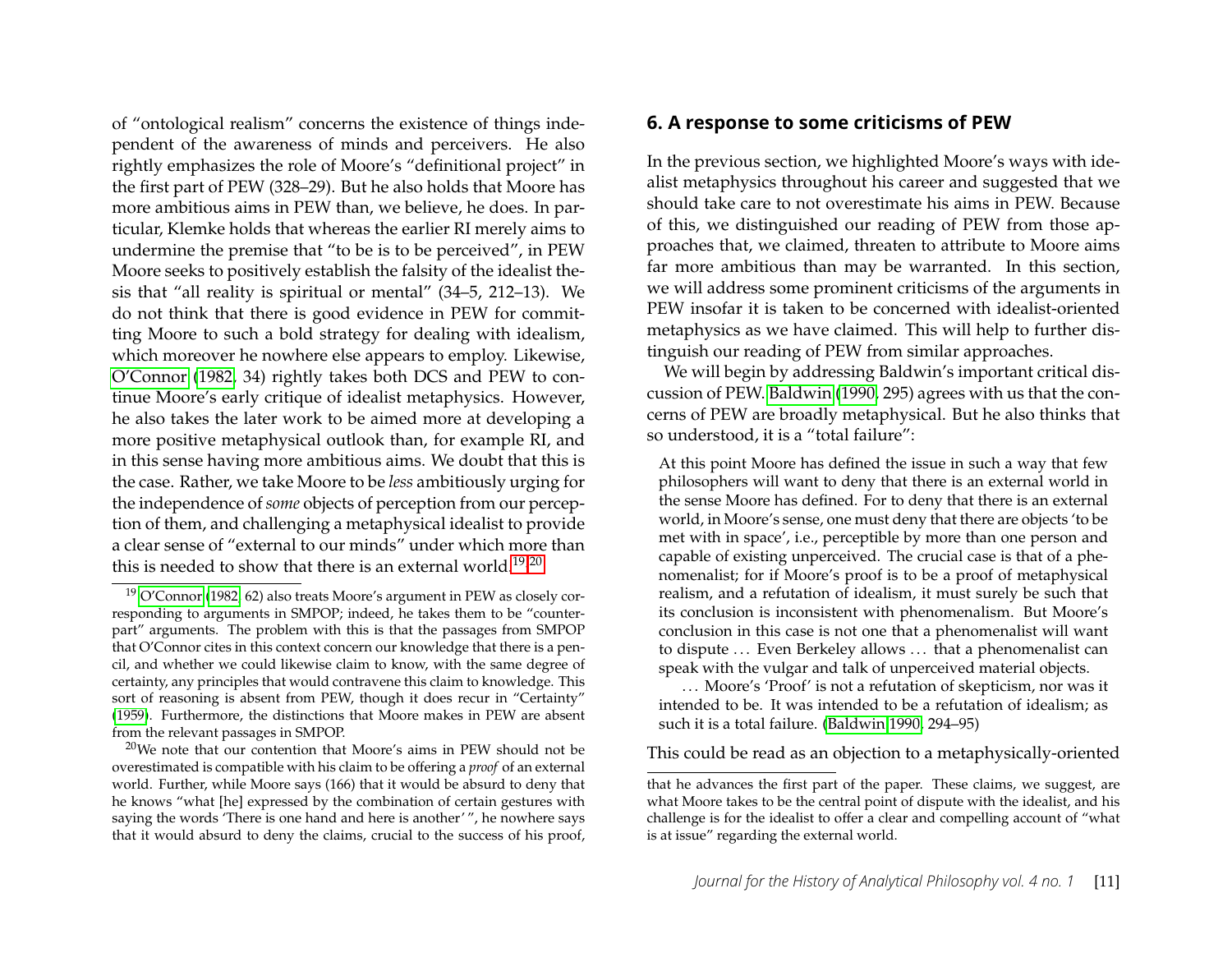interpretation of PEW, in that that if we approach Moore's paper in this way, the conclusion that it establishes is trivial, and trivial in a way that Moore should have been able to discern. The worry is that Moore's case against "idealism" hardly threatens any idealism that is worth defending or, indeed, has been defended—any idealism that permits, in some manner, objects that do not depend for their existence on being perceived by some particular finite being. This is problematic, from an interpretative point of view, if it is implausible to suppose that Moore so gratuitously misunderstood his critical target.

Setting aside the issue of what Baldwin calls "phenomenalism", to which we shall return below, Baldwin is surely right that idealists have wanted in some manner to endorse objects "perceptible by more than one person and capable of existing unperceived". In response, we take it that Moore's claim is that upon reflection, it is apparent that the idealist *cannot*, in fact, accept the existence of objects to be met with in space: idealists have *wanted* to claim, sensibly enough, that reality does not in its entirety depend on the perceptions and experiences of finite subjects. Moore claims, through the distinctions offered in the first part of PEW, that once this is granted, an idealist conception of reality proves groundless, and the existence of a mindindependent world should be granted absent some argument to the contrary. Somewhat differently, we do not think that Moore is falsely supposing defenders of mind-dependence to explicitly contend that there are only things that are merely presented in space. Rather, we take him to be arguing, through the distinctions offered in the first part of PEW, that absent some reason to think otherwise, this *is* a commitment of defenders of minddependence. This is best viewed as a challenge to the defender of mind-dependence: if more is required to show that there is an external world, one should be prepared to say just what one means by "external world", and to say it clearly.

Baldwin claims that any decent criticism of idealism must

show that "phenomenalism" is false. But whether the conclusions of PEW—and, indeed, Moore's earlier attacks on idealist metaphysics—are incompatible with "phenomenalism" will depend on the phenomenalism at issue. In RI, for instance, Moore argues that being does not depend on being perceived; in PEW, he restricts this conclusion to things to be met with in space. Now, on one hand, if "phenomenalism" asserts that things consist of actual perceptions—as Berkeley apparently did in assigning objects unperceived by finite beings to the mind of an infinite God—Moore's conclusion *does* challenge such a view: a "phenomenalism" that analyzes material things as collections of actual experiences does suppose the "esse is percipi" formula. It supposes that to be is to be in a mind, in the sense of being incapable of existing without being an object of experience. Moore would claim that this is false, or at least unsupported, if there are things to be met with in space. On the other hand, the existence of things to be met with in space is perhaps compatible with a phenomenalism that analyzes things in terms of actual and possible experiences, a view that [Moore](#page-15-20) [\(1918–19,](#page-15-20) 5) associates with Russell, and before him Mill. But it is not clear that Moore would have thought that an argument against idealism must be incompatible with phenomenalism in *this* sense: he took all forms of idealism to suppose that being consists in being perceived, and this is false on the present view, as it allows for things to exist independently of experience and perception.[21](#page-12-0) Moore seems to have been aware of this in PEW (155):

I have taken 'to be met with in space' to imply, as I think it naturally may, that a 'thing' *might be* perceived ... To use a Kantian phrase, the conception of 'things which are to be met with in space' embraces not only objects of actual experience, but also objects of *possible* experience; and from the fact that a thing is or was an object of *possible* experience, it by no means follows that it either was

<span id="page-12-0"></span><sup>&</sup>lt;sup>21</sup>For related lines of thought, see [Wilson \(1996\)](#page-16-19) and [O'Connor \(1982,](#page-16-14) 96).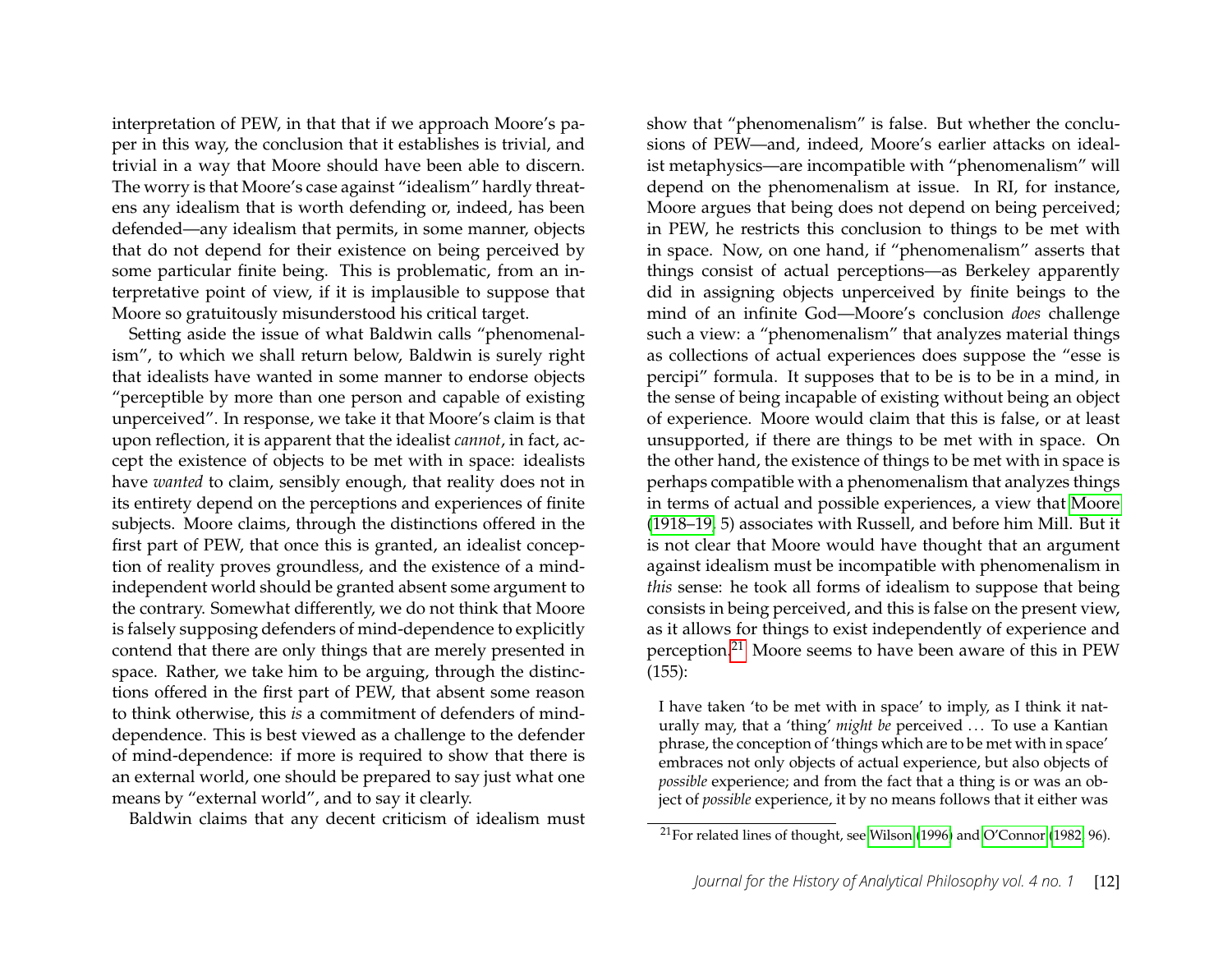or is or will be 'presented' at all.

Moore here seems to be conceding that things to be met with in space are "objects of possible experience". But the issue, he thinks, is *not* whether such things are merely objects of possible experience, but rather whether such things must be experienced to exist. And as we have seen, his claim is that they do not. We thus take it that insofar as PEW targets idealist metaphysics, it is neither uninteresting nor a total failure, as Baldwin contends. In this way, while we certainly agree with Baldwin that Moore's aims in PEW are best understood as broadly metaphysical in character, we deny that this has the rather unpalatable consequences that Baldwin identifies.

It has also been claimed that insofar as Moore's critical target in PEW is idealist metaphysics, he is at least as guilty of question-begging as if his target were a skeptic about our knowledge of the external world [\(Coliva 2004,](#page-14-2) 399–401). What is true, and what ought to be conceded, is that a defender of the mind-dependence of reality could deny Moore's claim that if there are hands, then there is an external, mind-independent world. But this is not to charge Moore with begging the question against defenders of mind-dependence. It is rather to say that insofar as an idealistically-inclined philosopher denies Moore's conclusion that there is an external world, he or she must deny one of his premises. Again, it may be useful to recall the argument in RI, where Moore appears to be urging us to accept the existence of mind-independent reality, in part, on the grounds that we have experiences of blue, and that if we have experiences of blue, then there is a mindindependent reality. Here, the first premise is hardly up for dispute, and the second premise was the main source of controversy between Moore and his opponents.[22](#page-13-0) What is clear is that a charge of question-begging would be illegitimate, at least because Moore *argued* for the premise that if we have experiences of blue, then there is a mind-independent reality. We suggest that the same is true of the corresponding claims in PEW. Moore argues that if hands exist, then there is an external world; it is beside the point for a defender of idealist metaphysics to note that he or she denies Moore's premise. When put in these terms, the machinery developed in PEW—and on a continuum with the strategy in RI—in effect functions to show that even if we deny that mind-independent reality follows from our having experiences of blue, we may yet support a commitment to mind-independent reality by appealing to other objects of experience—for example, hands and soap-bubbles—that defenders of mind-dependent reality would be hard pressed to deny.

#### **7. Conclusion**

In their examinations of PEW others have acknowledged Moore's contention that things to be met with in space are in-dependent of and separable from our experience of them.<sup>[23](#page-13-1)</sup> But they more often than not seem to pass this over without sufficiently considering its significance. On our reading of PEW, however, Moore's position concerning the separability of some objects of perception from the act of perception is the cornerstone of his position. This reading, we contend, is wellmotivated and even substantiated, given Moore's post-RI concession that at least some of the objects of experience *do* depend for their existence on our experience of them, and is supported by the evidence in his unpublished drafts.

We do not claim that Moore's case in favor of mindindependent reality in PEW is ultimately successful, or that

<span id="page-13-0"></span><sup>&</sup>lt;sup>22</sup>See, for example, [Hicks](#page-15-21) [\(1904–05\)](#page-15-21), [Mackenzie \(1906\)](#page-15-22) and [Strong \(1905\)](#page-16-20). Others offered the non-exclusive response that, against Moore, even if an ob-

ject of perception does not depend on my perceiving it, there may be reasons to think that it yet does depend on being perceived; see [Stace \(1934\)](#page-16-21).

<span id="page-13-1"></span> $23$ See note [11.](#page-5-0)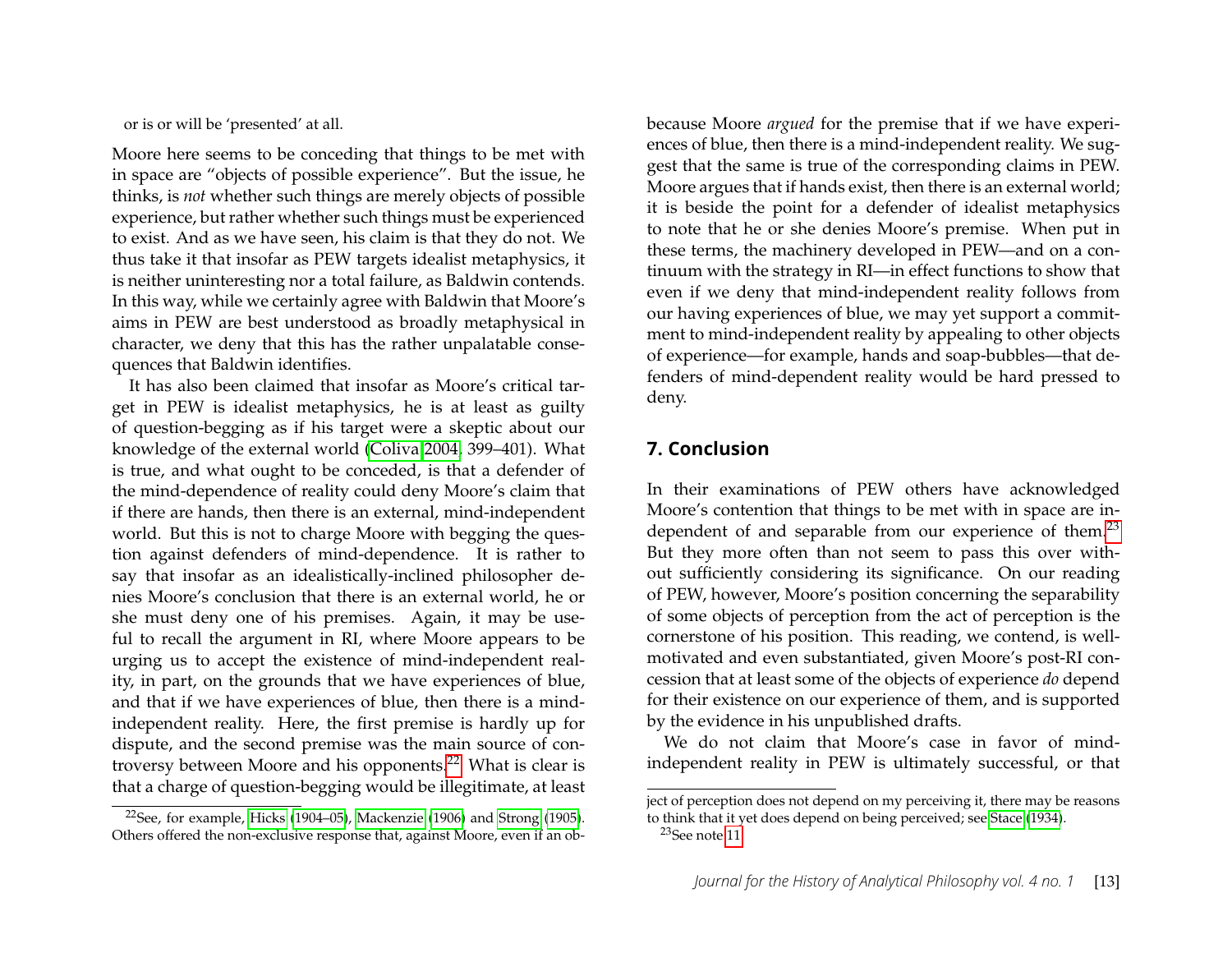there are no conceivable replies available. What we do claim, though, is that there are significant advantages to our reading with respect to a faithful account of Moore's aims. The traditionally bifurcated readings of PEW impose on Moore a blunt distinction in concerns and strategies; but each finishes either by perplexingly distorting Moore's position or by attributing to Moore a number of peculiar errors. By emphasizing continuity in both Moore's philosophical concerns and strategies, our reading, by contrast, avoids attributing to him aims that he explicitly denied, and avoids concluding that the main line of argument in PEW is either trivial or hopelessly flawed; flawed, moreover, in ways that Moore himself should have been able to recognize.

#### **Acknowledgements**

Kevin Morris would like to thank Franklin Worrell for comments on earlier drafts and Alex Gelb for assistance in gathering some of the earlier discussions of Moore's engagement with idealism. Consuelo Preti would like to thank Kevin Morris for the opportunity to think much more closely about Moore's later work and its connections to Moore's early thought. Both authors thank two anonymous referees at the *Journal for the History of Analytical Philosophy* for helpful comments and criticism.

> **Kevin Morris** Tulane University kmorris4@tulane.edu

**Consuelo Preti** The College of New Jersey preti@tcnj.edu

#### **References**

- <span id="page-14-4"></span>Ambrose, Alice, 1942. "Moore's Proof of an External World." In [Schilpp](#page-16-22) [\(1942\)](#page-16-22), pp. 395–418.
- <span id="page-14-9"></span>Ambrose, Alice and Morris Lazerowitz, eds., 1970. *G. E. Moore: Essays in Retrospect* (Muirhead Library of Philosophy, edited by H. D. Lewis). London: George Allen & Unwin.
- <span id="page-14-5"></span>Baldwin, Thomas, 1990. *G. E. Moore*. London: Routledge.
- <span id="page-14-10"></span>Baldwin, Thomas, ed., 1993. *G. E. Moore: Selected Writings*. London: Routledge.
- <span id="page-14-0"></span>Baldwin, Thomas and Consuelo Preti, eds., 2011. *G. E. Moore: Early Philosophical Writings*. Cambridge: Cambridge University Press.
- <span id="page-14-1"></span>Braithwaite, R. B., 1961. "George Edward Moore 1873–1958." *The Proceedings of the British Academy* 47. Reprinted in [Am](#page-14-9)[brose and Lazerowitz \(1970\)](#page-14-9), pp. 17–33.
- <span id="page-14-2"></span>Coliva, Annalisa, 2004. "'Proof of an External World': Transmission-Failure, Begging the Question or Dialectical Ineffectiveness? Moore, Wright, and Pryor." In *Wittgenstein Today*, edited by A. Coliva and E. Picardi, pp. 411–29. Padova: Il Poligrafo.
- <span id="page-14-3"></span>, 2010. *Moore and Wittgenstein: Skepticism, Certainty, and Common Sense*. Basingstoke: Palgrave Macmillan.
- Ducasse, C. J., 1942. "Moore's Refutation of Idealism." In [Schilpp](#page-16-22) [\(1942\)](#page-16-22), pp. 223–253.
- <span id="page-14-8"></span>Ewing, A. C., 1934. *Idealism: A Critical Survey*. London: Methuen & Co.
- <span id="page-14-6"></span>-, 1970. "Moore and Metaphysics." In [Ambrose and Laze](#page-14-9)[rowitz \(1970\)](#page-14-9), pp. 139–159.
- <span id="page-14-7"></span>Forster, Paul, 2008. "Neither Dogma Nor Common Sense: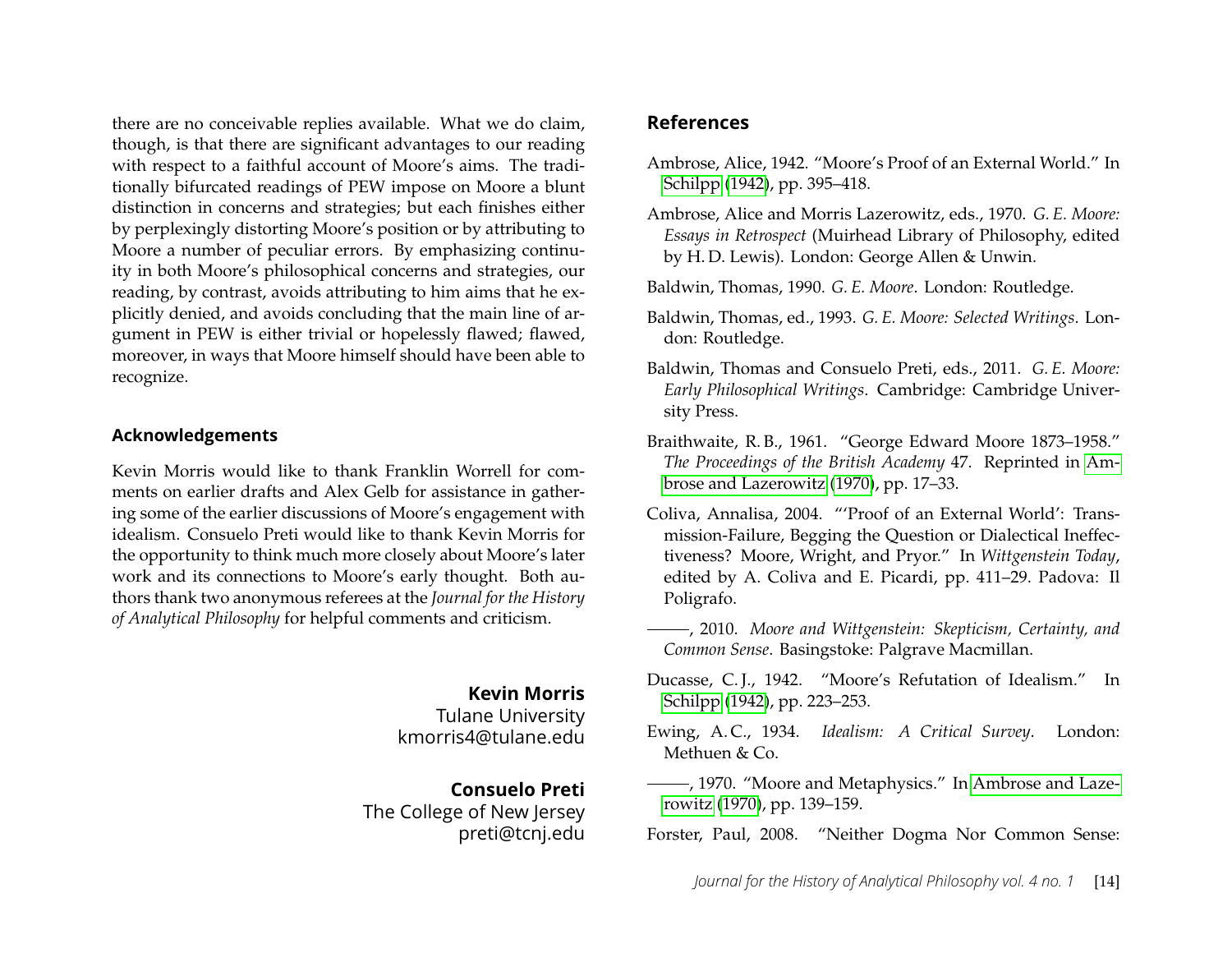Moore's Confidence in His 'Proof of an External World'." *British Journal for the History of Philosophy* 16: 163–95.

- <span id="page-15-3"></span>Griffin, Nicholas, 1991. *Russell's Idealist Apprenticeship*. Oxford: Oxford University Press.
- <span id="page-15-21"></span>Hicks, G. Dawes, 1904–05. "Idealism and the Problem of Knowledge and Existence." *Proceedings of the Aristotelian Society* n.s. 5: 136–178.
- <span id="page-15-4"></span>Hylton, Peter, 1990. *Russell, Idealism, and the Emergence of Analytic Philosophy*. Oxford: Clarendon Press.
- <span id="page-15-8"></span>Klemke, E. D., 2000. *A Defense of Realism: Reflections on the Metaphysics of G. E. Moore*. New York: Humanities Books.
- <span id="page-15-6"></span>Lycan, William, 2001. "Moore Against the New Skeptics." *Philosophical Studies* 103: 35–53.
- <span id="page-15-22"></span>Mackenzie, J.S., 1906. "The New Realism and the Old Idealism." *Mind* n.s. 15: 308–28.
- <span id="page-15-7"></span>Malcolm, Norman, 1942. "Moore and Ordinary Language." In [Schilpp](#page-16-22) [\(1942\)](#page-16-22), pp. 343–68.
- <span id="page-15-0"></span>Moore, G. E., 1899. "The Nature of Judgment." *Mind* n.s. 8: 176–93.
- <span id="page-15-15"></span>, 1901–02. "Mr. McTaggart's 'Studies in Hegelian Cosmology'." *Proceedings of the Aristotelian Society* n.s. 2: 177–214.
- <span id="page-15-1"></span>, 1903a. *Principia Ethica*. Cambridge: Cambridge University Press.
- <span id="page-15-2"></span>, 1903b. "The Refutation of Idealism." *Mind* n.s. 12: 433– 53.
- <span id="page-15-16"></span>, 1903–04. "Kant's Idealism." *Proceedings of the Aristotelian Society* n.s. 4: 127–40.
- <span id="page-15-17"></span>, 1907. "Mr. Joachim's Nature of Truth." *Mind* n.s. 16:

#### 229–35.

- <span id="page-15-12"></span>, 1916–17. "Are the Materials of Sense Affections of the Mind?" *Proceedings of the Aristotelian Society* n.s. 17: 418–29.
- <span id="page-15-13"></span>, 1917–18. "The Conception of Reality." *Proceedings of the Aristotelian Society* n.s. 18: 101–20.
- <span id="page-15-20"></span>, 1918–19. "Some Judgments of Perception." *Proceedings of the Aristotelian Society* n.s. 19: 1–29.
- , 1920–21. "The Character of Cognitive Acts" (Symposium with J. Laird, C. D. Broad, and G. D. Hicks). *Proceedings of the Aristotelian Society* n.s. 21: 132–40.
- <span id="page-15-18"></span>, 1922. "External and Internal Relations." In *Philosophical Studies*. London: Keegan Paul Trench Trubner & Co. Reprinted in [Baldwin \(1993\)](#page-14-10), pp. 79–105.
- <span id="page-15-11"></span>, 1925. "A Defense of Common Sense." In *Contemporary British Philosophy* (second series), edited by J. H. Muirhead. London: George Allen & Unwin. Reprinted in [Baldwin](#page-14-10) [\(1993\)](#page-14-10), pp. 106–33.
- <span id="page-15-5"></span>, 1939. "Proof of an External World." *Proceedings of the British Academy* 25: 273–300. Reprinted in [Baldwin](#page-14-10) [\(1993\)](#page-14-10), pp. 147–70.
- <span id="page-15-9"></span>, 1942. "A Reply to My Critics." In [Schilpp](#page-16-22) [\(1942\)](#page-16-22), pp. 533– 687.
- <span id="page-15-10"></span>, 1953. *Some Main Problems in Philosophy*. London: George Allen & Unwin.
- <span id="page-15-19"></span>, 1959. "Certainty." In *Philosophical Papers*. London: George Allen & Unwin. Reprinted in [Baldwin](#page-14-10) [\(1993\)](#page-14-10), pp. 171– 96.
- <span id="page-15-14"></span>, 1962. *Commonplace Book 1919–1953*, edited by C. Lewy. London: George Allen & Unwin.